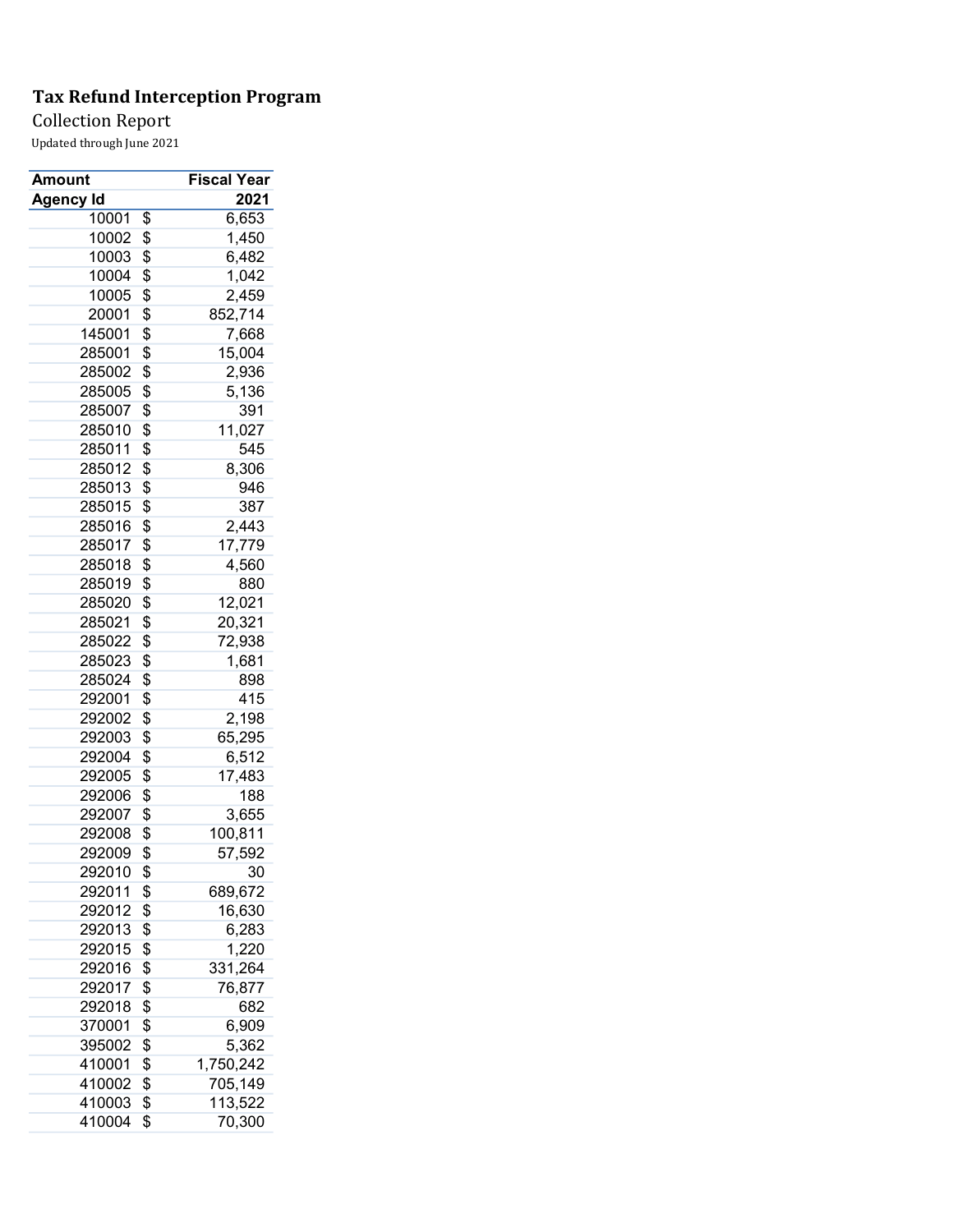Collection Report

| Amount           | <b>Fiscal Year</b> |
|------------------|--------------------|
| <b>Agency Id</b> | 2021               |
| 410006           | \$<br>74           |
| 410008           | \$<br>258          |
| 410009           | \$<br>2,255        |
| 410010           | \$<br>441          |
| 410011           | \$<br>251          |
| 410012           | \$<br>37           |
| 410014           | \$<br>66           |
| 410015           | \$<br>116          |
| 410016           | \$<br>2,107        |
| 410017           | \$<br>409          |
| 410020           | \$<br>893          |
| 410021           | \$<br>42           |
| 410023           | \$<br>195          |
| 410024           | \$<br>77           |
| 410025           | \$<br>2,241        |
| 410026           | \$<br>1,333        |
| 410027           | \$<br>138          |
| 435199           | \$<br>15,681,652   |
| 437199           | \$<br>520,224      |
| 445001           | \$<br>2,675,123    |
| 445003           | \$<br>436,171      |
| 448001           | \$<br>169,860      |
| 455001           | \$<br>1,513        |
| 465001           | \$<br>267          |
| 485001           | \$<br>13,587       |
| 498001           | \$<br>4,671,788    |
| 499001           | \$<br>53,839       |
| 499002           | \$<br>643          |
| 499003           | \$<br>22           |
| 680001           | \$<br>1,182        |
| 901001           | \$<br>76           |
| 901004           | \$<br>2,251        |
| 901005           | \$<br>1,193        |
| 901006           | \$<br>5,454        |
| 901007           | \$<br>2,202        |
| 901996           | \$<br>1,244        |
| 901997           | \$<br>2,128        |
| 901999           | \$<br>33,999       |
| 902002           | \$<br>262          |
| 902003           | \$<br>24,030       |
| 902004           | \$<br>176          |
|                  | \$<br>297          |
| 902006<br>902996 | 2,799              |
|                  | \$                 |
| 903001           | \$<br>16,701       |
| 903002           | \$<br>1,949        |
| 903006           | \$<br>58           |
| 903009           | \$<br>85           |
| 903011           | \$<br>33           |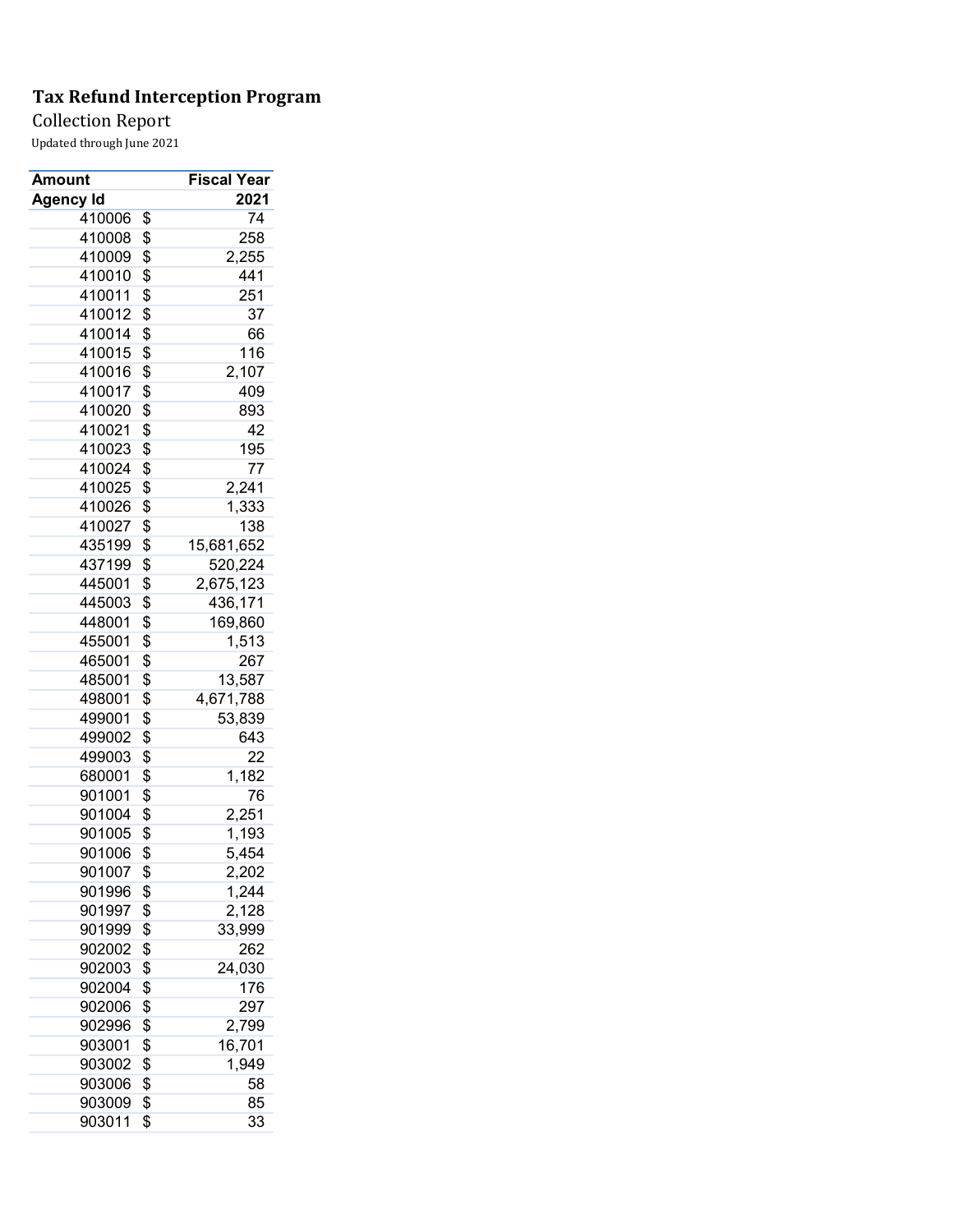Collection Report

| Amount           | <b>Fiscal Year</b> |
|------------------|--------------------|
| <b>Agency Id</b> | 2021               |
| 903012           | \$<br>1,624        |
| 903994           | \$<br>11,525       |
| 903995           | \$<br>595          |
| 903997           | \$<br>3,016        |
| 903998           | \$<br>459          |
| 903999           | \$<br>18,813       |
| 904001           | \$<br>1,816        |
| 904002           | \$<br>1,438        |
| 904997           | \$<br>248          |
| 904998           | \$<br>6,739        |
| 904999           | \$<br>798          |
| 905001           | \$<br>11,220       |
| 905002           | \$<br>336          |
| 905004           | \$<br>9,038        |
| 905005           | \$<br>201,694      |
| 905006           | \$<br>1,040        |
| 905008           | \$<br>41,412       |
| 905012           | \$<br>38           |
| 905014           | \$<br>893          |
| 905015           | \$<br>445          |
| 905018           | \$<br>527          |
| 905019           | \$<br>44,927       |
| 905020           | \$<br>815          |
| 905023           | \$<br>4,963        |
| 905024           | \$<br>209          |
| 905025           | \$<br>843          |
| 905027           | \$<br>2,347        |
| 905030           | \$<br>1,018        |
| 905035           | \$<br>9,656        |
| 905036           | \$<br>696          |
| 905039           | \$<br>33,015       |
| 905040           | \$<br>346          |
| 905991           | \$<br>21,721       |
| 905996           | \$<br>4,471        |
| 905997           | \$<br>28,034       |
| 905998           | \$<br>2,108        |
| 905999           | \$<br>27,308       |
| 906001           | \$<br>2,951        |
| 906002           | \$<br>1,522        |
| 906996           | \$<br>448          |
| 906998           | \$<br>1,477        |
| 907002           | \$<br>529          |
| 907004           | \$<br>7,557        |
| 907997           | \$<br>688          |
| 907998           | \$<br>1,613        |
| 907999           | \$<br>15,267       |
| 908003           | \$<br>12,354       |
| 908004           | \$<br>42           |
|                  |                    |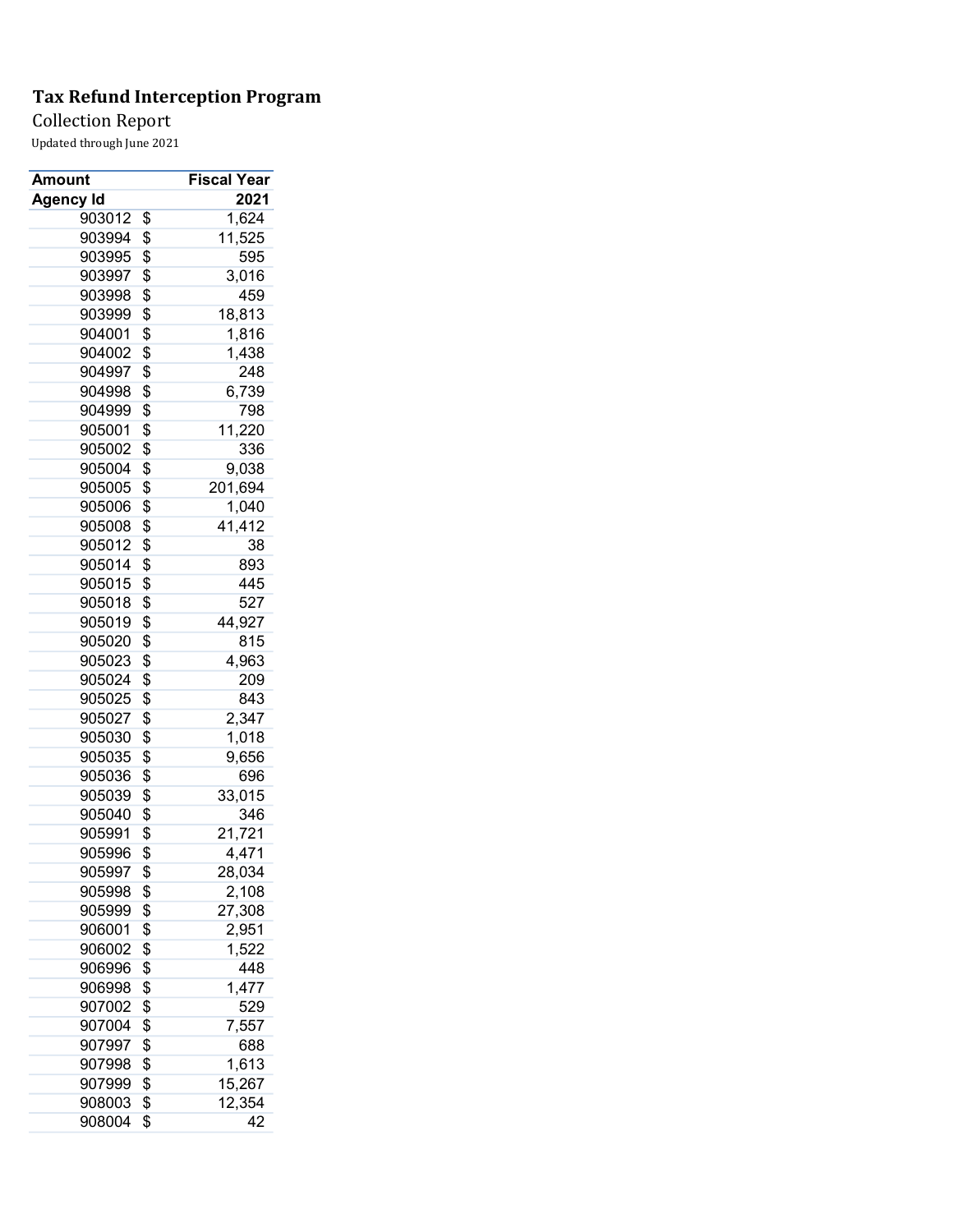Collection Report

| Amount           | <b>Fiscal Year</b> |
|------------------|--------------------|
| <b>Agency Id</b> | 2021               |
| 908005           | \$<br>11,246       |
| 908994           | \$<br>4,549        |
| 908995           | \$<br>1,058        |
| 908996           | \$<br>2,341        |
| 908997           | \$<br>6,469        |
| 908998           | \$<br>1,278        |
| 908999           | \$<br>29,693       |
| 909001           | \$<br>549          |
| 909003           | \$<br>393          |
| 909004           | \$<br>29,813       |
| 909005           | \$<br>1,908        |
| 909006           | \$<br>3,510        |
| 909007           | \$<br>4,191        |
| 909012           | \$<br>37,805       |
| 909013           | \$<br>4,070        |
| 909995           | \$<br>2,476        |
| 909996           | \$<br>2,547        |
| 909997           | \$<br>17,527       |
| 909998           | \$<br>81,766       |
| 909999           | \$<br>3,062        |
| 910001           | \$<br>1,180        |
| 910002           | \$<br>2,023        |
| 910005           | \$<br>8,450        |
| 910006           | \$<br>1,079        |
| 910008           | \$<br>663          |
| 910011           | \$<br>4,078        |
| 910994           | \$<br>2,290        |
| 910997           | \$<br>7,379        |
| 910999           | \$<br>819          |
| 911001           | \$<br>16,376       |
| 911002           | \$<br>2,474        |
| 911005           | \$<br>242          |
| 911007           | \$<br>301          |
| 911008           | \$<br>269          |
| 911010           | \$<br>5,037        |
| 911012           | \$<br>215          |
| 911013           | \$<br>1,530        |
| 911019           | \$<br>4,939        |
| 911994           | \$<br>3,464        |
| 911995           | \$<br>631          |
| 911996           | \$<br>33,020       |
| 911997           | \$<br>46,794       |
| 911999           | \$<br>348,734      |
| 912002           | \$<br>4,430        |
| 912003           | \$<br>4,969        |
| 912999           | \$<br>33,289       |
| 913003           | \$<br>932          |
| 913004           | \$<br>2,791        |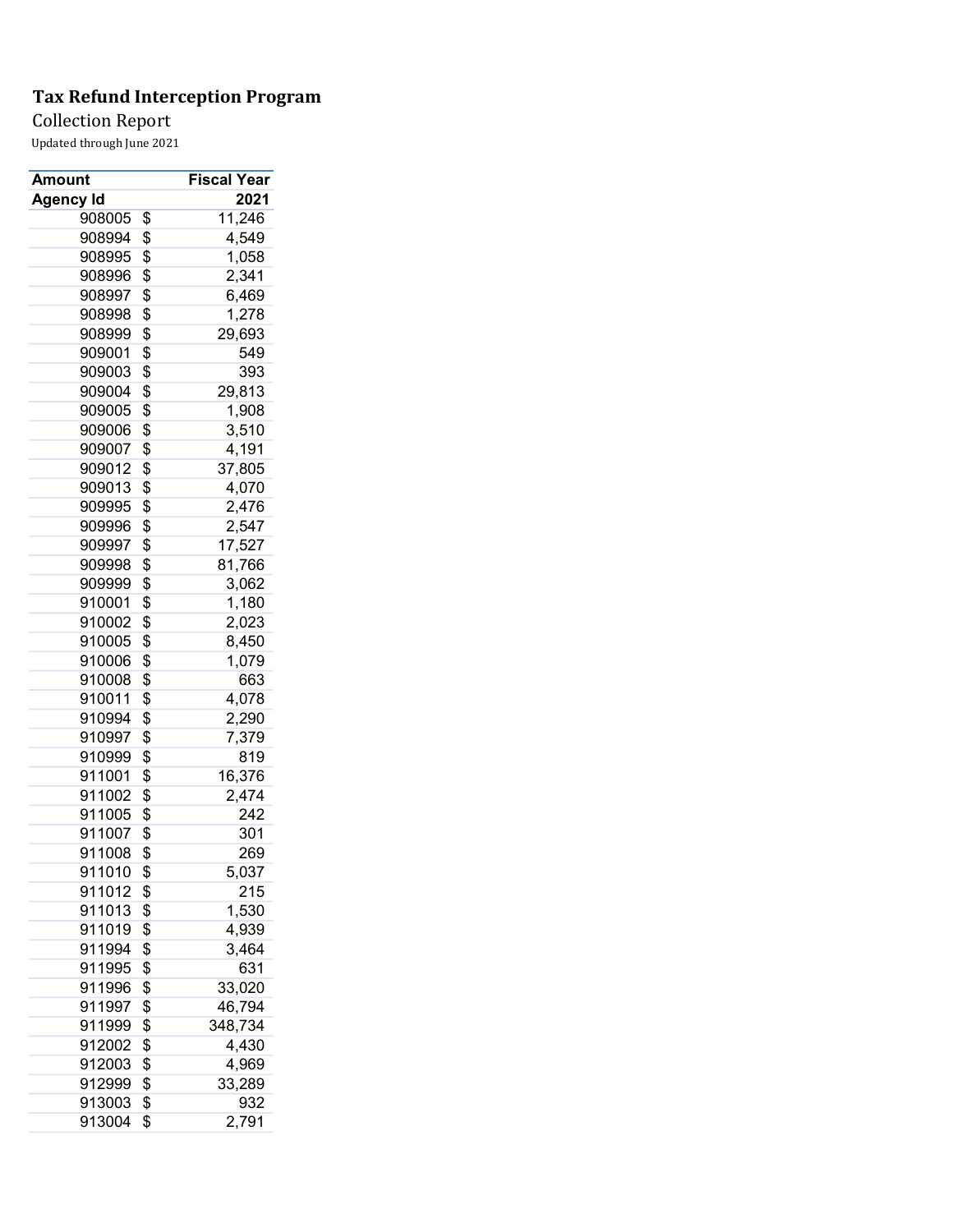Collection Report

| Amount           | Fiscal Year   |
|------------------|---------------|
| <b>Agency Id</b> | 2021          |
| 913006           | \$<br>7,294   |
| 913007           | \$<br>6,874   |
| 913008           | \$<br>5,862   |
| 913009           | \$<br>1,060   |
| 913010           | \$<br>7,684   |
| 913011           | \$<br>1,341   |
| 913012           | \$<br>18,116  |
| 913014           | \$<br>2,359   |
| 913017           | \$<br>6,389   |
| 913022           | \$<br>2,102   |
| 913024           | \$<br>5,666   |
| 913026           | \$<br>8,075   |
| 913027           | \$<br>1,750   |
| 913029           | \$<br>5,033   |
| 913030           | \$<br>2,751   |
| 913032           | \$<br>34,842  |
| 913033           | \$<br>728     |
| 913034           | \$<br>2,926   |
| 913036           | \$<br>1,290   |
| 913039           | \$<br>32,022  |
| 913040           | \$<br>14,168  |
| 913041           | \$<br>4,135   |
| 913043           | \$<br>896     |
| 913044           | \$<br>293     |
| 913046           | \$<br>66,128  |
| 913047           | \$<br>4,667   |
| 913048           | \$<br>1,711   |
| 913049           | \$<br>320     |
| 913051           | \$<br>97,098  |
| 913053           | \$<br>523,165 |
| 913055           | \$<br>99      |
| 913057           | \$<br>8,362   |
| 913059           | \$<br>16,961  |
| 913062           | \$<br>1,039   |
| 913063           | \$<br>72      |
| 913065           | \$<br>18,709  |
| 913066           | \$<br>104     |
| 913068           | \$<br>4,212   |
| 913070           | \$<br>2,895   |
| 913071           | \$<br>446     |
| 913073           | \$<br>747     |
| 913074           | \$<br>18,721  |
| 913075           | \$<br>47      |
| 913078           | \$<br>1,794   |
| 913079           | \$<br>55,847  |
| 913082           | \$<br>2,934   |
| 913097           | \$<br>188     |
| 913992           | \$<br>16,679  |
|                  |               |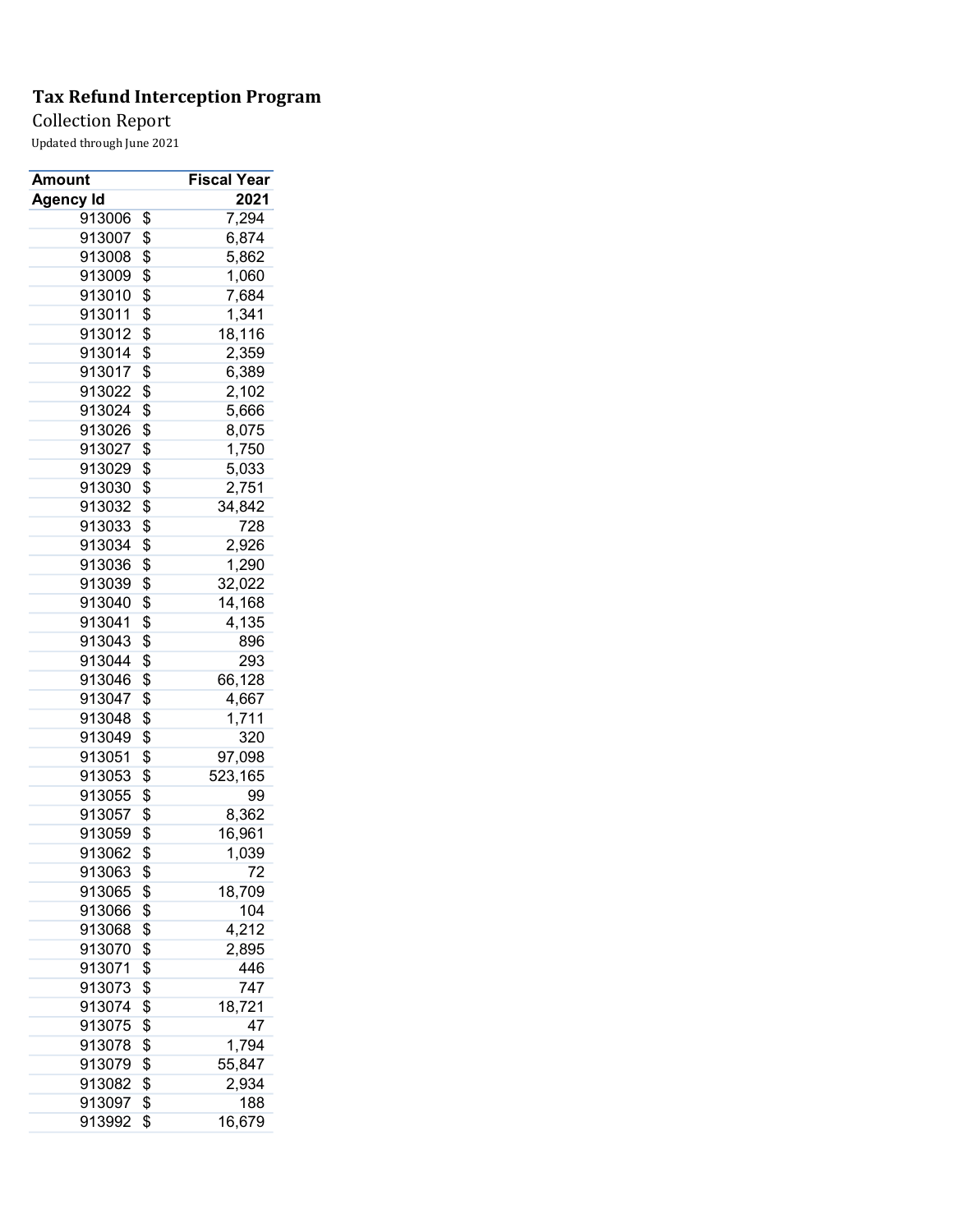Collection Report

| Amount           | <b>Fiscal Year</b> |
|------------------|--------------------|
| <b>Agency Id</b> | 2021               |
| 913993           | \$<br>1,507        |
| 913996           | \$<br>21,635       |
| 913998           | \$<br>132,821      |
| 914002           | \$<br>24           |
| 914003           | \$<br>5,008        |
| 914005           | \$<br>3,886        |
| 914011           | \$<br>8,086        |
| 914017           | \$<br>5,560        |
| 914018           | \$<br>23,724       |
| 914020           | \$<br>1,609        |
| 914021           | \$<br>331          |
| 914027           | \$<br>1,217        |
| 914030           | \$<br>135          |
| 914997           | \$<br>26,911       |
| 914998           | \$<br>1,299        |
| 914999           | \$<br>57,051       |
| 915002           | \$<br>10,172       |
| 915989           | \$<br>32,272       |
| 915995           | \$<br>1,046        |
| 915996           | \$<br>7,296        |
| 916001           | \$<br>654          |
| 916996           | \$<br>64           |
| 916997           | \$<br>2,372        |
| 916998           | \$<br>27,608       |
| 917001           | \$<br>1,186        |
| 917003           | \$<br>40,470       |
| 917005           | \$<br>1,658        |
| 917009           | \$<br>948          |
| 917010           | \$<br>181          |
| 917997           | \$<br>5,712        |
| 917998           | \$<br>7,185        |
| 917999           | \$<br>54,234       |
| 918001           | \$<br>39,875       |
| 918002           | \$<br>1,570        |
| 918003           | \$<br>247          |
| 918004           | \$<br>97,027       |
| 918006           | \$<br>638          |
| 918996           | \$<br>76,748       |
| 918997           | \$<br>8,003        |
| 918998           | \$<br>34,447       |
| 918999           | \$<br>3,523        |
| 919997           | \$<br>130          |
| 919998           | \$<br>1,350        |
| 919999           | \$<br>726          |
| 920001           | \$<br>23,397       |
| 920002           | \$<br>6,044        |
| 920005           | \$<br>20,779       |
| 920006           | \$<br>5,891        |
|                  |                    |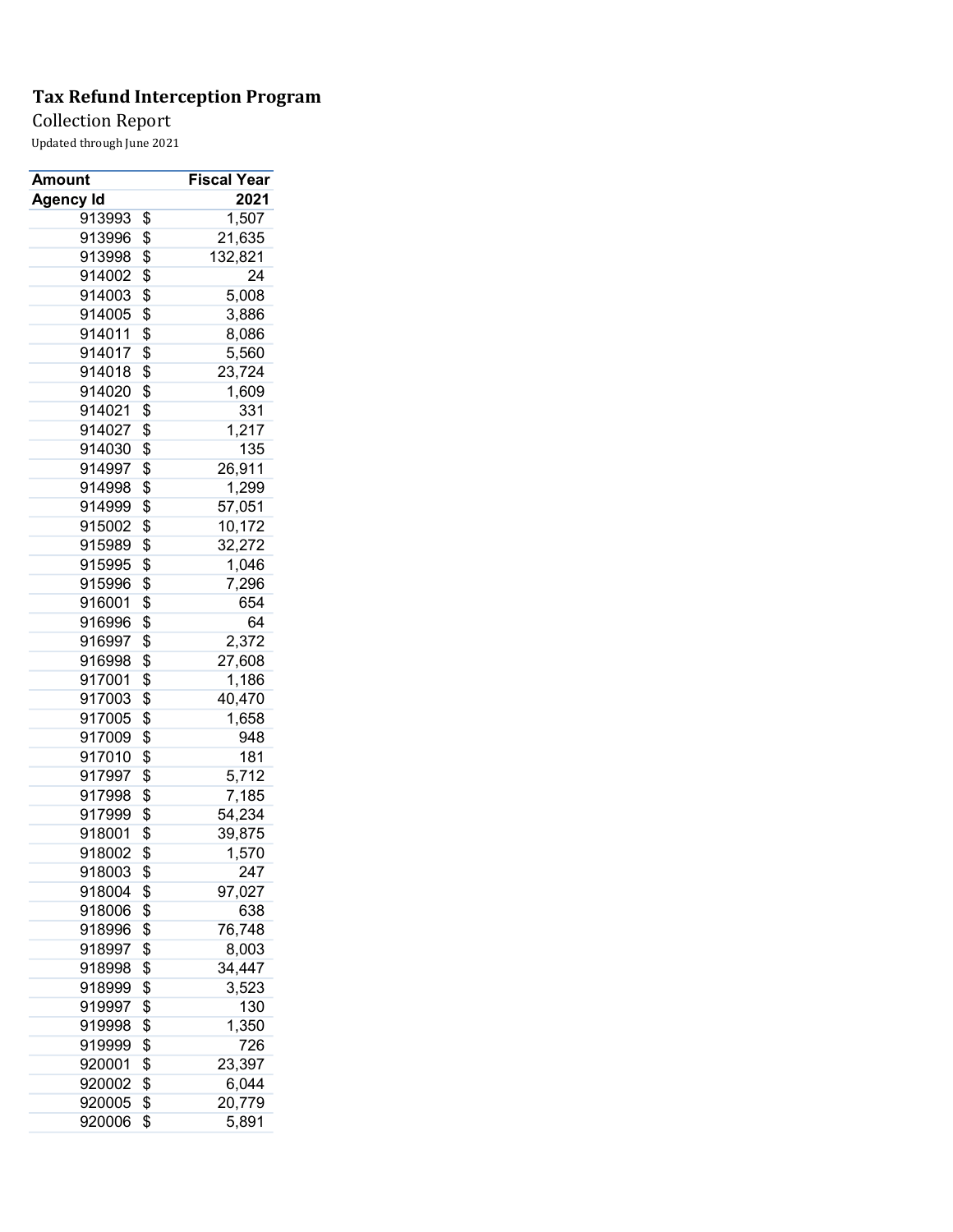## Collection Report

| Amount           | <b>Fiscal Year</b> |
|------------------|--------------------|
| <b>Agency Id</b> | 2021               |
| 920007           | \$<br>16,991       |
| 920008           | \$<br>22,440       |
| 920010           | \$<br>50           |
| 920011           | \$<br>300          |
| 920012           | \$<br>5,091        |
| 920014           | \$<br>420          |
| 920995           | \$<br>42,637       |
| 920996           | \$<br>752          |
| 920997           | \$<br>189,929      |
| 920998           | \$<br>78,954       |
| 920999           | \$<br>70,124       |
| 921003           | \$<br>35,916       |
| 921997           | \$<br>13,230       |
| 921998           | \$<br>19,114       |
| 922001           | \$<br>1,006        |
| 922003           | \$<br>10,562       |
| 922004           | \$<br>9,910        |
| 922006           | \$<br>2,709        |
| 922007           | \$<br>88           |
| 922008           | \$<br>1,240        |
| 922011           | \$<br>270          |
| 922013           | \$<br>5,092        |
| 922014           | \$<br>1,586        |
| 922955           | \$<br>2,434        |
| 922996           | \$<br>2,912        |
| 922997           | \$<br>17,170       |
| 922998           | \$<br>481          |
| 922999           | \$<br>88,754       |
| 923001           | \$<br>243          |
| 923002           | \$<br>5,741        |
| 923006           |                    |
|                  | \$<br>38,677       |
| 923009           | \$<br>1,625        |
| 923011           | \$<br>399          |
| 923997           | \$<br>4,970        |
| 923998           | \$<br>72,574       |
| 923999           | \$<br>102,435      |
| 924002           | \$<br>5,056        |
| 924003           | \$<br>199          |
| 924004           | \$<br>3,690        |
| 924994           | \$<br>248          |
| 924995           | \$<br>290          |
| 924998           | \$<br>6,361        |
| 924999           | \$<br>8,419        |
| 925001           | \$<br>56           |
| 925004           | \$<br>11,125       |
| 925005           | \$<br>986          |
| 925007           | \$<br>977          |
| 925995           | \$<br>50           |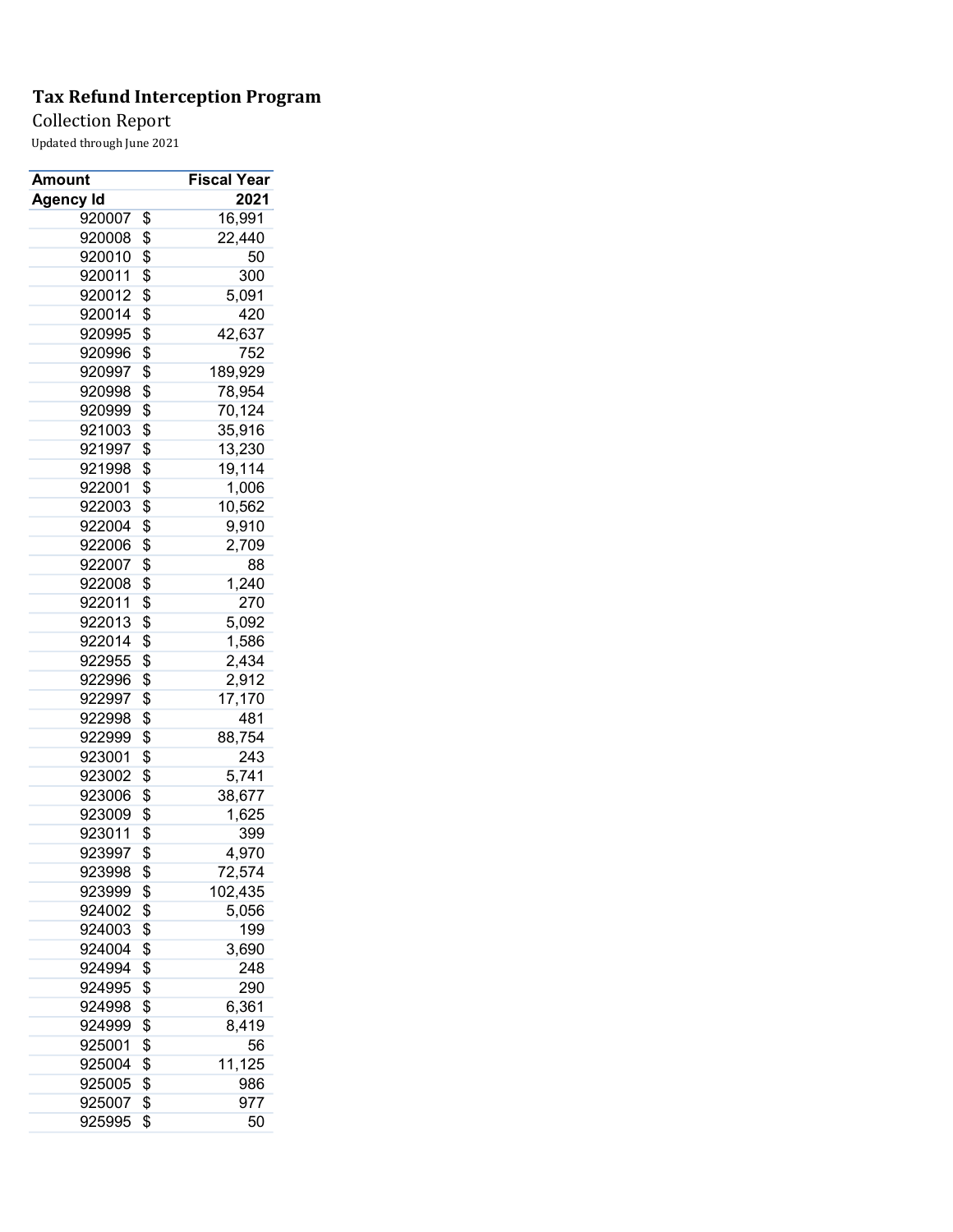Collection Report

| Amount           | <b>Fiscal Year</b> |
|------------------|--------------------|
| <b>Agency Id</b> | 2021               |
| 925998           | \$<br>45           |
| 925999           | \$<br>180,660      |
| 926001           | \$<br>46           |
| 926004           | \$<br>1,810        |
| 926999           | \$<br>10,911       |
| 927002           | \$<br>9,462        |
| 927008           | \$<br>18,354       |
| 927994           | \$<br>2,032        |
| 927998           | \$<br>12,237       |
| 928003           | \$<br>264          |
| 928004           | \$<br>14,275       |
| 928005           | \$<br>22,728       |
| 928009           | \$<br>455          |
| 928010           | \$<br>569          |
| 928011           | \$<br>2,336        |
| 928012           | \$<br>1,871        |
| 928015           | \$<br>89           |
| 928016           | \$<br>5,910        |
| 928017           | \$<br>497          |
| 928020           | \$<br>695          |
| 928021           | \$<br>8,938        |
| 928022           | \$<br>22,723       |
| 928025           | \$<br>10,437       |
| 928026           | \$<br>10,483       |
| 928027           | \$<br>385          |
| 928029           | \$<br>48           |
| 928030           | \$<br>2,302        |
| 928031           | \$<br>1,731        |
| 928032           | \$<br>500          |
| 928033           | \$<br>132          |
| 928034           | \$<br>16,812       |
| 928035           | \$<br>2,530        |
| 928036           | \$<br>70           |
| 928038           | \$<br>683          |
| 928039           | \$<br>4,877        |
| 928994           | \$<br>589          |
| 928995           | \$<br>19,781       |
| 928996           | \$<br>27,273       |
| 928997           | \$<br>10,310       |
| 928998           | \$<br>1,761        |
| 928999           | \$<br>13,725       |
| 929001           | \$<br>63           |
| 929002           | \$<br>1,555        |
| 929004           | \$<br>228          |
| 929007           | \$<br>741          |
| 929008           | \$<br>1,049        |
| 929012           | \$<br>375          |
| 929997           | \$<br>229          |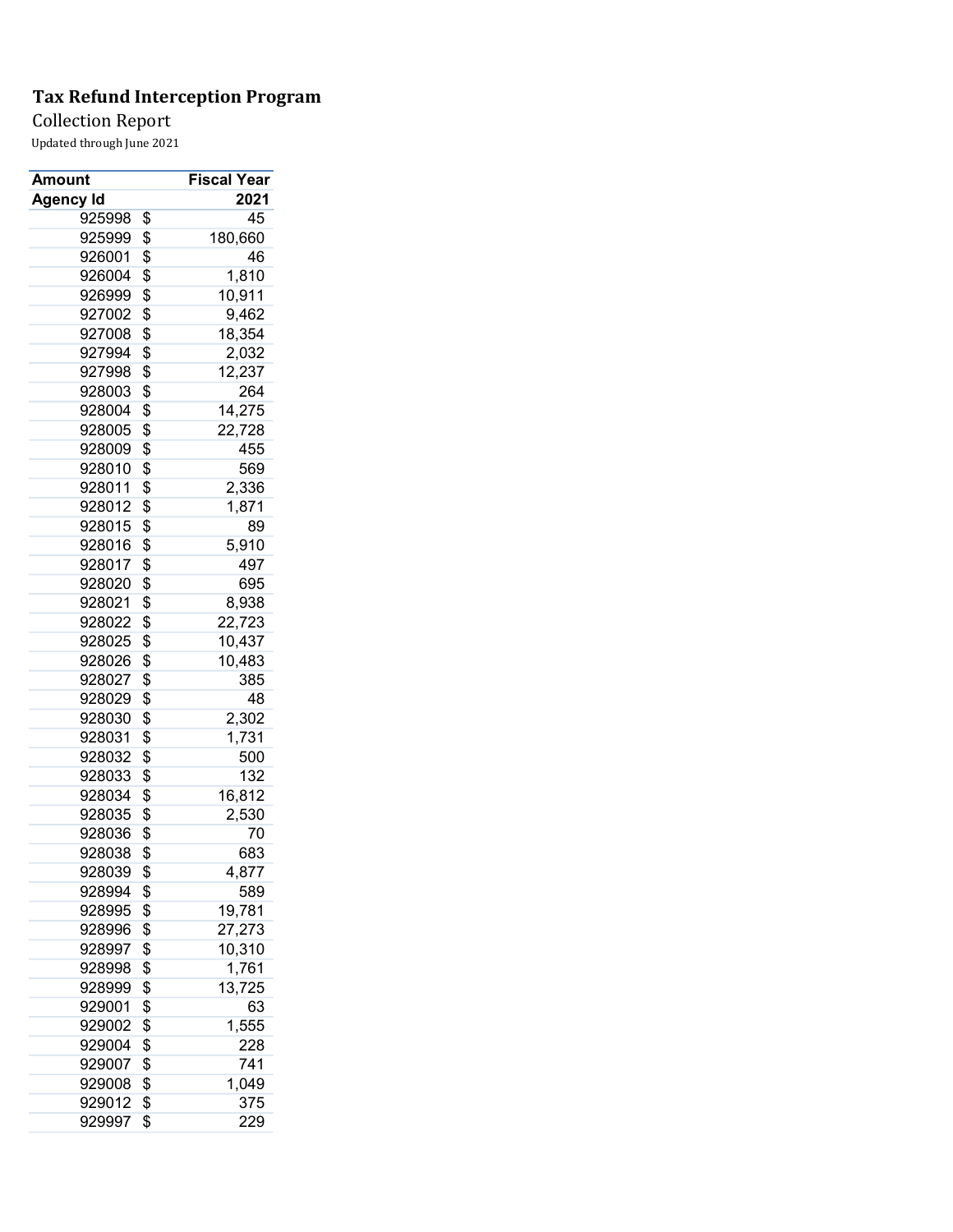## Collection Report

| Amount           | <b>Fiscal Year</b> |
|------------------|--------------------|
| <b>Agency Id</b> | 2021               |
| 929998           | \$<br>8,313        |
| 929999           | \$<br>17,656       |
| 930001           | \$<br>2,411        |
| 930002           | \$<br>65,960       |
| 930003           | \$<br>627          |
| 930004           | \$<br>56,011       |
| 930005           | \$<br>32,348       |
| 930008           | \$<br>3,218        |
| 930011           | \$<br>194          |
| 930012           | \$<br>8,244        |
| 930013           | \$<br>34,539       |
| 930014           | \$<br>77           |
| 930015           | \$<br>254,215      |
| 930016           | \$<br>823          |
| 930017           | \$<br>1,688        |
| 930018           | \$<br>26,972       |
| 930019           | \$<br>8,315        |
| 930998           | \$<br>23,075       |
| 930999           | \$<br>484,750      |
| 931001           | \$<br>1,863        |
| 931002           | \$<br>9,060        |
| 931003           | \$<br>1,718        |
| 931004           | \$<br>13,656       |
| 931005           | \$                 |
| 931995           | \$<br>5,086        |
|                  | 3,535              |
| 931997           | \$<br>276          |
| 931999           | \$<br>12,773       |
| 932001           | \$<br>1,066        |
| 932003           | \$<br>17,738       |
| 932005           | \$<br>6,608        |
| 932006           | \$<br>8,302        |
| 932008           | \$<br>4,373        |
| 932009           | \$<br>451          |
| 932011           | \$<br>1,450        |
| 932014           | \$<br>150          |
| 932991           | \$<br>91,108       |
| 932992           | \$<br>1,144        |
| 932994           | \$<br>7,972        |
| 932995           | \$<br>6,523        |
| 932997           | \$<br>535          |
| 932998           | \$<br>18,182       |
| 932999           | \$<br>9,065        |
| 933001           | \$<br>196          |
| 933002           | \$<br>852          |
| 933006           | \$<br>1,611        |
| 933996           | \$<br>57,136       |
| 933998           | \$<br>234          |
| 934001           | \$<br>171          |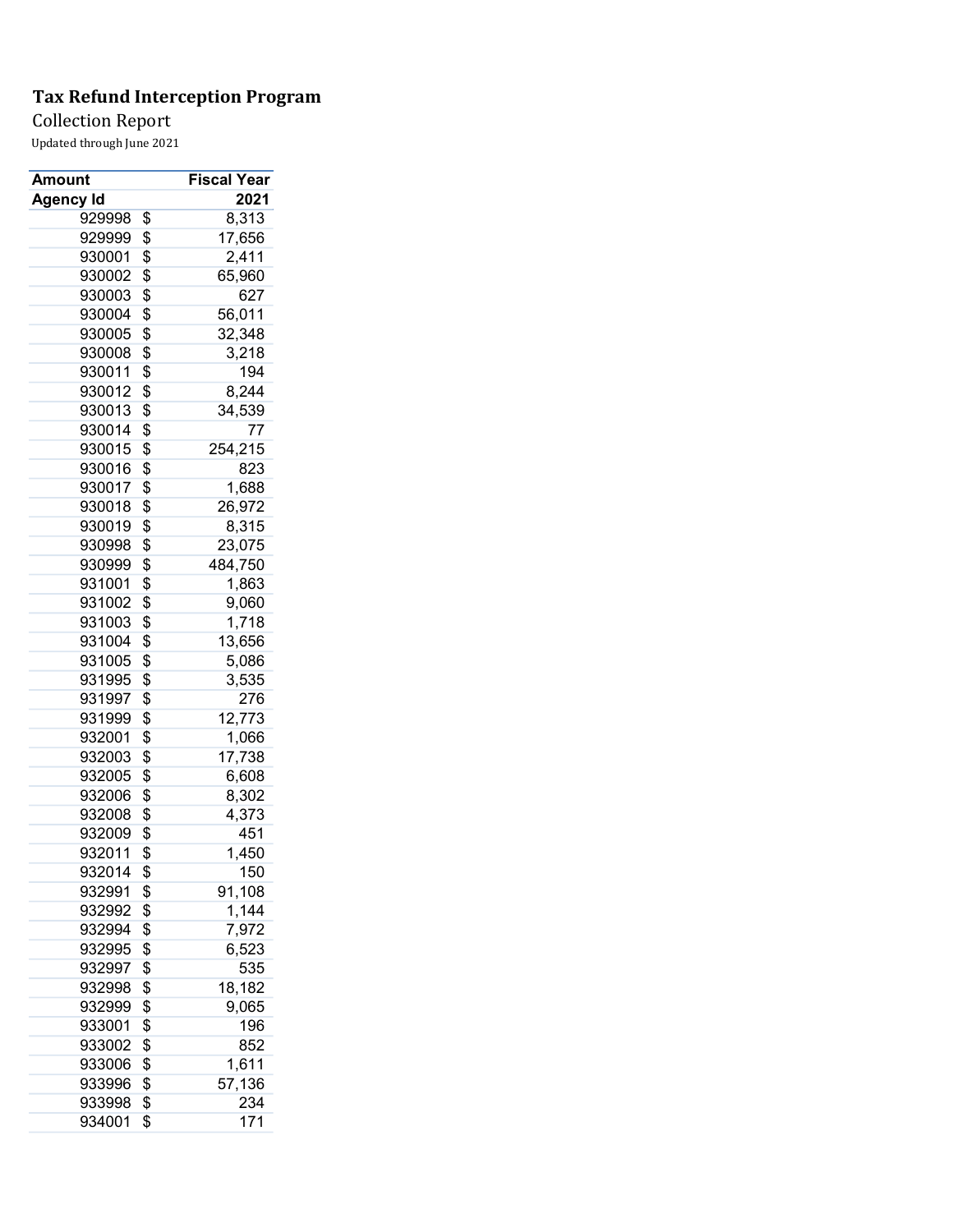Collection Report

| Amount           | <b>Fiscal Year</b> |
|------------------|--------------------|
| <b>Agency Id</b> | 2021               |
| 934002           | \$<br>7,287        |
| 934007           | \$<br>44,852       |
| 934008           | \$<br>837          |
| 934997           | \$<br>3,827        |
| 934998           | \$<br>17,694       |
| 935001           | \$<br>79           |
| 935003           | \$<br>351          |
| 935004           | \$<br>2,148        |
| 935998           | \$<br>49,590       |
| 935999           | \$<br>35,394       |
| 936002           | \$<br>1,149        |
| 936004           | \$<br>4,270        |
| 936006           | \$<br>5,775        |
| 936008           | \$<br>627          |
| 936009           | \$<br>2,463        |
| 936010           | \$<br>6,885        |
| 936011           | \$<br>5,415        |
| 936013           | \$<br>7,833        |
| 936014           | \$<br>7,226        |
| 936015           | \$<br>1,354        |
| 936016           | \$<br>489          |
| 936022           | \$<br>9,787        |
| 936996           | \$<br>27,298       |
| 936997           | \$<br>317          |
| 936998           | \$<br>61,246       |
| 936999           | \$<br>55,042       |
| 937001           | \$<br>44           |
| 937002           | \$<br>11,400       |
| 937003           | \$<br>1,674        |
| 937004           | \$<br>96,124       |
| 937005           | \$<br>16,869       |
| 937008           | \$<br>11,844       |
| 937010           | \$<br>1,127        |
| 937012           | \$<br>47,782       |
| 937013           | \$<br>1,708        |
| 937014           | \$<br>6,431        |
| 937015           | \$<br>1,200        |
| 937017           | \$<br>1,280        |
| 937020           | \$<br>513          |
| 937024           | \$<br>956          |
| 937027           | \$<br>11,618       |
| 937028           | \$<br>1,129        |
| 937994           | \$<br>40,108       |
| 937995           | \$<br>76,544       |
| 937999           | \$<br>5,259        |
| 938001           | \$<br>429          |
| 938004           | \$<br>784          |
| 938007           | \$<br>416          |
|                  |                    |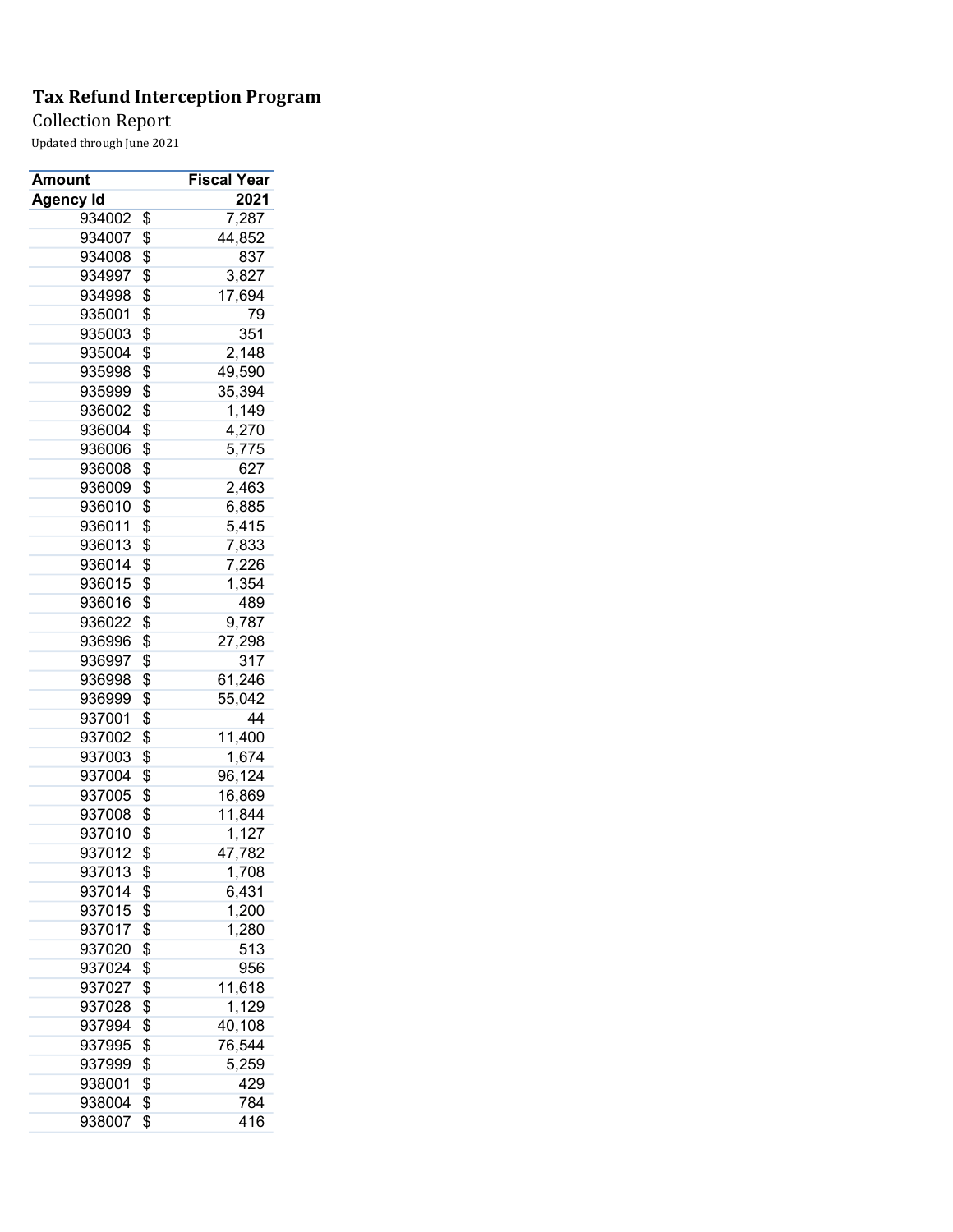Collection Report

| Amount           | Fiscal Year             |
|------------------|-------------------------|
| <b>Agency Id</b> | 2021                    |
| 938009           | \$<br>995               |
| 938011           | \$<br>1,736             |
| 938012           | \$<br>653               |
| 938014           | \$<br>22                |
| 938019           | \$<br>5,889             |
| 938021           | \$<br>112               |
| 938024           | \$<br>941               |
| 938997           | \$<br>16,526            |
| 938998           | \$<br>13,042            |
| 938999           | \$<br>30,756            |
| 939994           | \$<br>5,327             |
| 939995           | \$<br>1,155             |
| 939997           | \$<br>790               |
| 939998           | \$<br>11,652            |
| 939999           | \$<br>67                |
| 940001           | \$<br>3,640             |
| 940003           | \$<br>127,575           |
| 940005           | \$<br>14,724            |
| 940006           | \$<br>312               |
| 940007           | \$<br>33,158            |
| 940009           | \$<br>2,298,463         |
| 940010           | \$<br>835               |
| 940011           | \$<br>275               |
| 940012           | \$<br>1,468             |
| 940013           | \$<br>25,640            |
| 940015           | \$<br>4,406             |
| 940016           | \$<br>9,013             |
| 940018           | \$<br>802,175           |
| 940020           | \$<br>9,342             |
| 940023           | \$<br>2,006             |
| 940024           | \$<br>2,427             |
| 940025           | \$<br>25                |
| 940026           | \$<br>1,787             |
| 940027           | \$<br>24,245            |
| 940028           | \$<br>8,248             |
| 940029           | \$<br>8,947             |
| 940030           | \$<br>27,551            |
| 940032           | \$                      |
| 940034           | \$<br>67,216<br>757,179 |
| 940035           | \$<br>160,253           |
| 940036           | \$<br>3,619             |
| 940041           | \$<br>9,566             |
| 940042           | \$<br>1,249             |
|                  |                         |
| 940043           | \$<br>32                |
| 940045           | \$<br>160,114           |
| 940047           | \$<br>2,335             |
| 940048           | \$<br>30,243            |
| 940050           | \$<br>12,957            |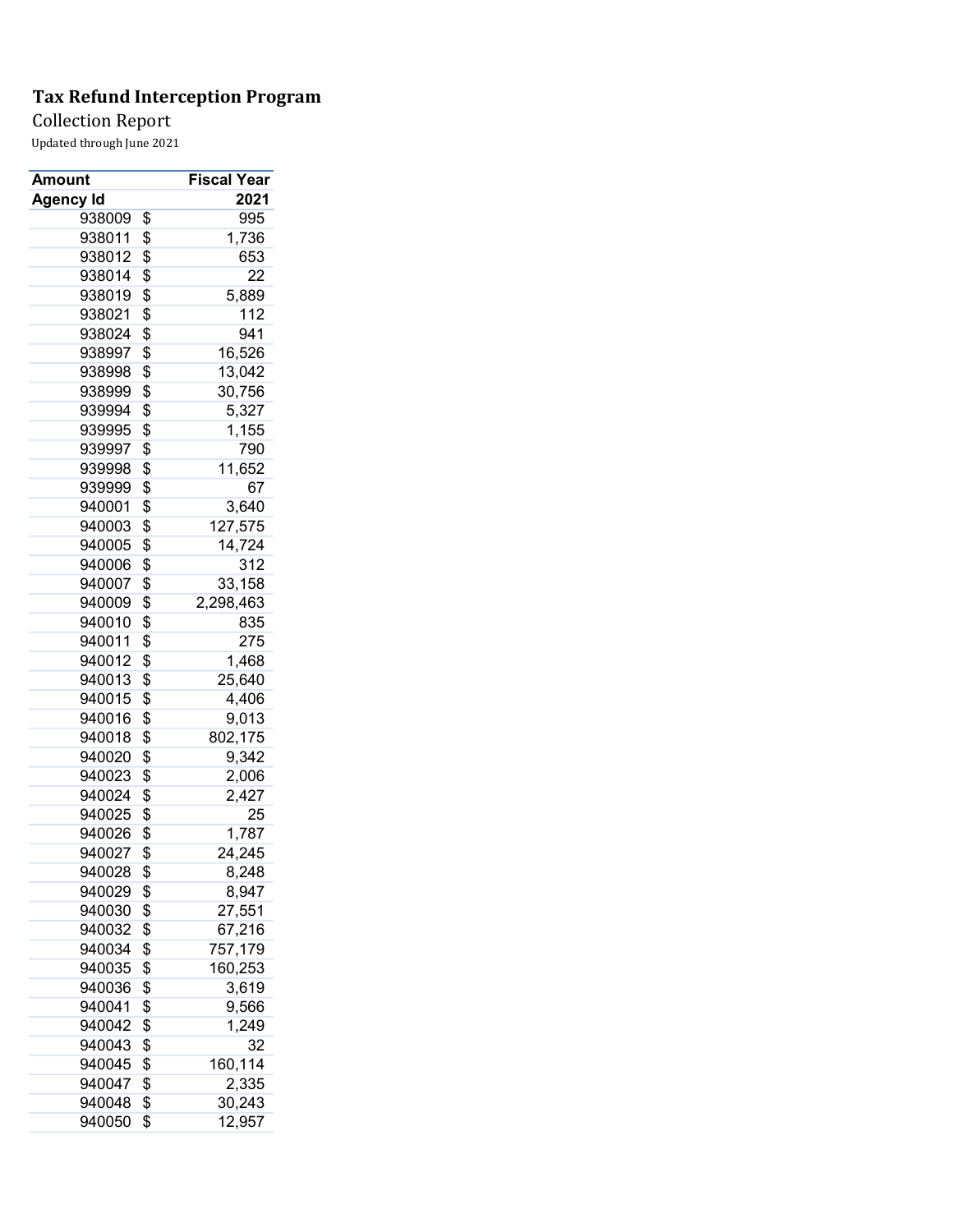## Collection Report

| Amount           | <b>Fiscal Year</b> |
|------------------|--------------------|
| <b>Agency Id</b> | 2021               |
| 940051           | \$<br>63,730       |
| 940054           | \$<br>37,096       |
| 940055           | \$<br>6,465        |
| 940056           | \$<br>9,965        |
| 940057           | \$<br>754          |
| 940058           | \$<br>5,374        |
| 940059           | \$<br>74,297       |
| 940060           | \$<br>438          |
| 940062           | \$<br>5,079        |
| 940063           | \$<br>57,554       |
| 940064           | \$<br>5,140        |
| 940065           | \$<br>109,082      |
| 940066           | \$<br>2,634        |
| 940068           | \$<br>68,366       |
| 940069           | \$<br>5,440        |
| 940070           | \$<br>33,737       |
| 940076           | \$<br>265          |
| 940992           | \$<br>9,151        |
| 940993           | \$<br>331          |
| 940994           | \$<br>165,808      |
| 940996           | \$<br>14,313       |
| 940997           | \$<br>300          |
| 940998           | \$<br>201,264      |
| 940999           | \$<br>2,461,084    |
| 941001           | \$<br>12,449       |
| 941002           | \$<br>3,149        |
| 941003           | \$<br>1,548        |
| 941006           | \$<br>390          |
| 941009           | \$<br>2,735        |
| 941014           | \$<br>1,057        |
| 941994           | \$<br>28           |
| 941995           | \$<br>2,327        |
| 941996           | \$<br>3,544        |
| 941997           | \$<br>14,790       |
| 941998           | \$<br>34,444       |
| 941999           | \$<br>3,929        |
|                  | 280                |
| 942002           | \$                 |
| 942003           | \$<br>6,670        |
| 942004           | \$<br>6,635        |
| 942005           | \$<br>2,981        |
| 942006           | \$<br>12,392       |
| 942009           | \$<br>17,367       |
| 942995           | \$<br>95           |
| 942996           | \$<br>7,043        |
| 942997           | \$<br>38,380       |
| 942998           | \$<br>1,562        |
| 942999           | \$<br>2,151        |
| 943001           | \$<br>371          |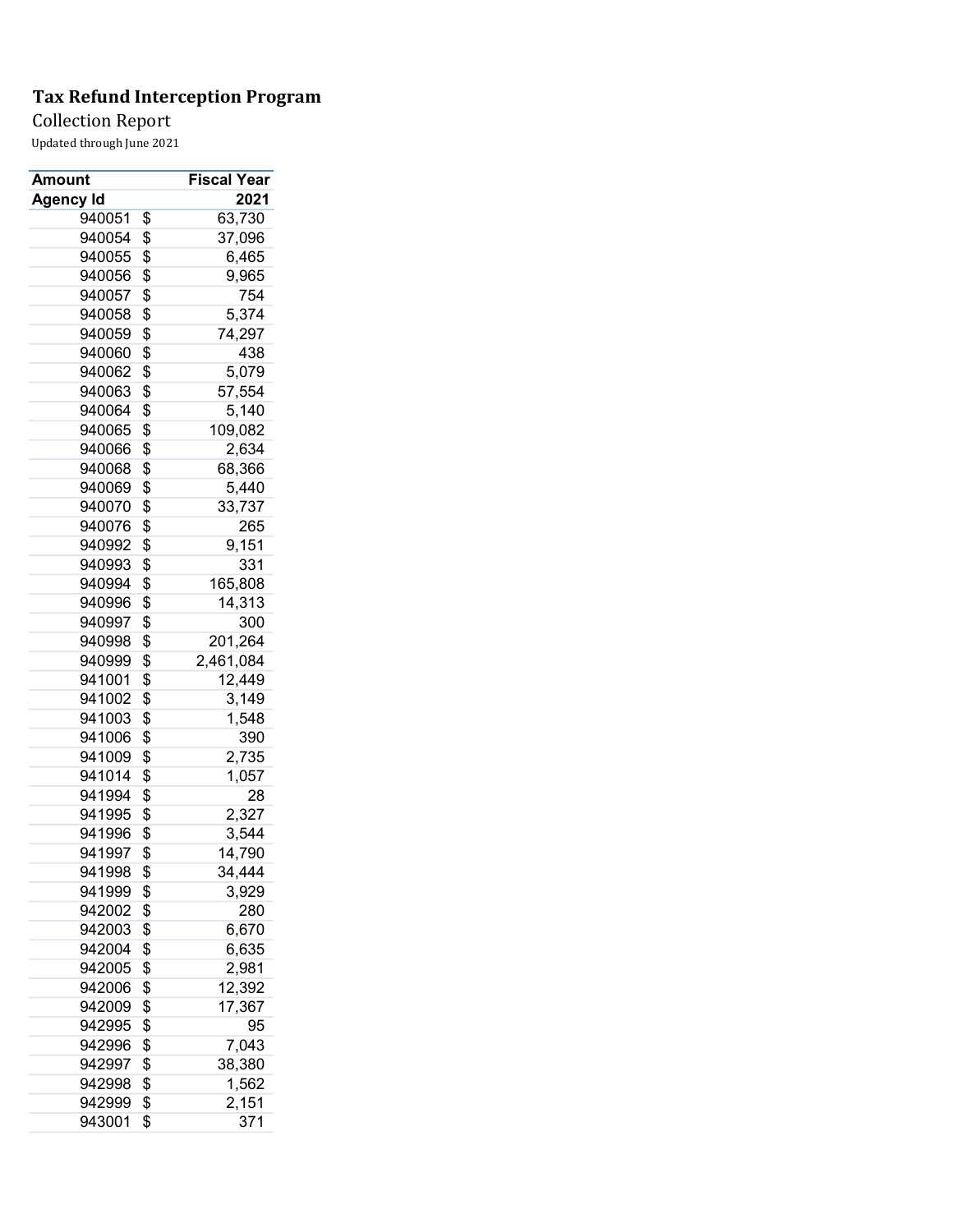Collection Report

| Amount           | <b>Fiscal Year</b> |
|------------------|--------------------|
| <b>Agency Id</b> | 2021               |
| 943003           | \$<br>78           |
| 943004           | \$<br>27,391       |
| 943006           | \$<br>17           |
| 943994           | \$<br>17,208       |
| 943995           | \$<br>776          |
| 943999           | \$<br>10,580       |
| 944001           | \$<br>13,075       |
| 944002           | \$<br>2,291        |
| 944007           | \$<br>172          |
| 944008           | \$<br>15,148       |
| 944009           | \$<br>177          |
| 944013           | \$<br>1,357        |
| 944014           | \$<br>397          |
| 944015           | \$<br>24,800       |
| 944016           | \$<br>833          |
| 944017           | \$<br>111          |
| 944020           | \$<br>1,728        |
| 944022           | \$<br>35,706       |
| 944023           | \$<br>451          |
| 944026           | \$<br>62           |
| 944027           | \$<br>3,979        |
| 944028           | \$<br>989          |
| 944029           | \$<br>3,395        |
| 944032           | \$<br>1,140        |
| 944033           | \$<br>99,718       |
| 944034           | \$<br>39,302       |
| 944035           | \$<br>1,212        |
| 944039           | \$<br>4,935        |
| 944040           | \$<br>401          |
| 944992           | \$<br>3,471        |
| 944993           | \$<br>760          |
| 944994           | \$<br>29,206       |
| 944995           | \$<br>1,000        |
| 944996           | \$<br>2,055        |
| 944998           | \$<br>400,276      |
| 944999           | \$<br>31,839       |
| 945002           | \$<br>130          |
| 945006           | \$<br>25           |
| 945007           | \$<br>100          |
| 945010           | \$<br>50,347       |
| 945012           | \$<br>12,665       |
| 945013           | \$<br>8,500        |
| 945014           | \$<br>8,158        |
| 945015           | \$                 |
|                  | 20,141             |
| 945016           | \$<br>155          |
| 945017           | \$<br>6,994        |
| 945018           | \$<br>2,035        |
| 945023           | \$<br>378          |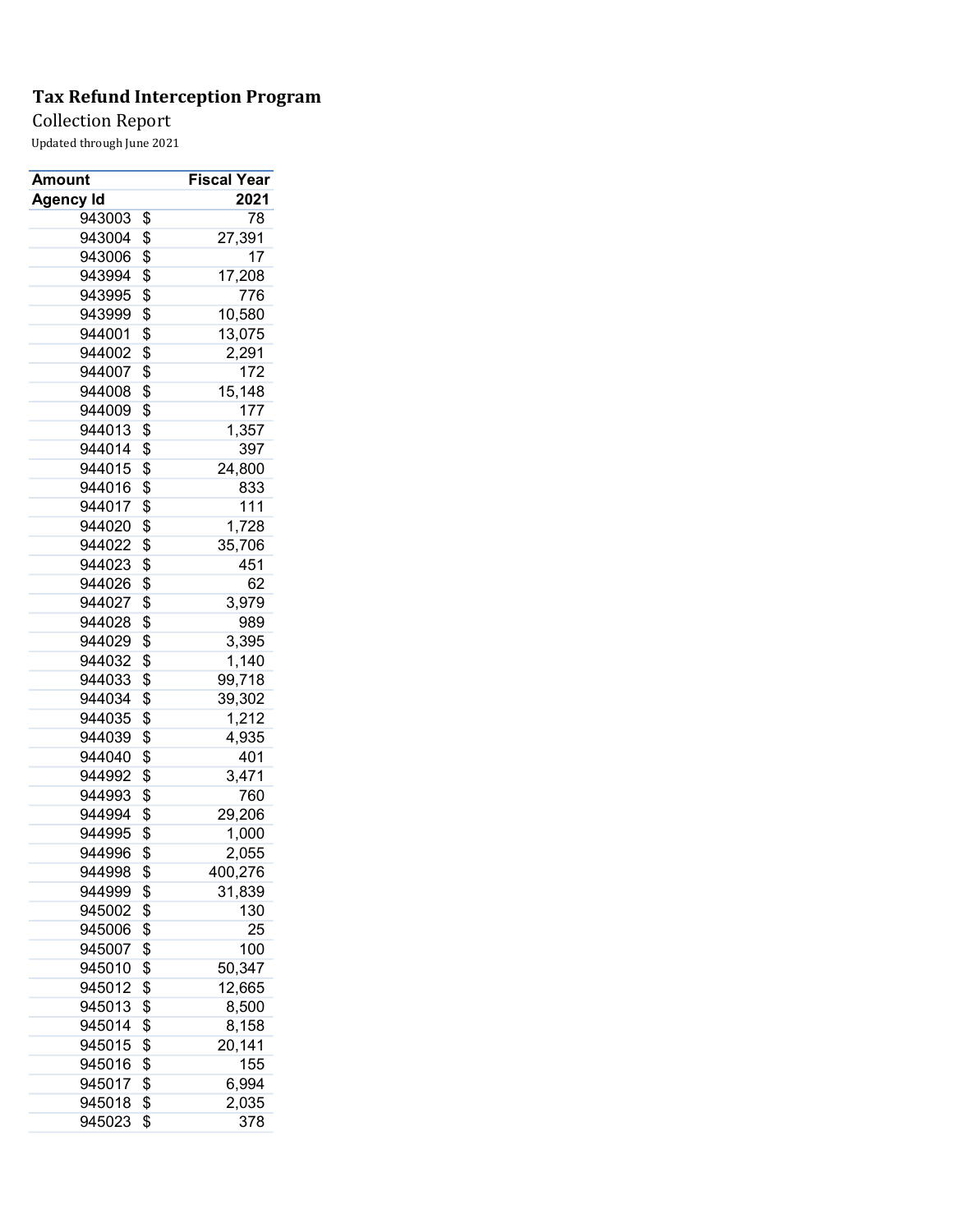## Collection Report

| Amount           | Fiscal Year   |
|------------------|---------------|
| <b>Agency Id</b> | 2021          |
| 945998           | \$<br>6,024   |
| 945999           | \$<br>44,465  |
| 946001           | \$<br>192     |
| 946002           | \$<br>502     |
| 946996           | \$<br>604     |
| 946998           | \$<br>4,586   |
| 946999           | \$<br>607     |
| 947003           | \$<br>125     |
| 947005           | \$<br>72      |
| 947009           | \$<br>2,105   |
| 947010           | \$<br>10,350  |
| 947997           | \$<br>7,769   |
| 947998           | \$<br>1,114   |
| 947999           | \$<br>117     |
| 948001           | \$<br>2,840   |
| 948002           | \$<br>526     |
| 948004           | \$<br>1,114   |
| 948011           | \$<br>164     |
| 948998           | \$<br>11,415  |
| 948999           | \$<br>39,265  |
| 949001           | \$<br>12,707  |
| 949003           | \$<br>553     |
| 949004           | \$<br>95      |
| 949992           | \$<br>5,588   |
| 949996           | \$<br>170     |
| 949997           | \$<br>22,083  |
| 949998           | \$<br>5,785   |
| 949999           | \$<br>679     |
| 950003           | \$<br>66      |
| 950994           | \$<br>2,610   |
| 950995           | \$<br>1,127   |
| 950997           | \$<br>14,865  |
| 950998           | \$<br>4,297   |
| 950999           | \$<br>5,072   |
| 951003           | \$<br>3,907   |
| 951004           | \$<br>462     |
| 951010           | \$<br>5,466   |
| 951011           | \$<br>18,968  |
| 951012           | \$<br>6,792   |
| 951013           | \$<br>809     |
| 951015           | \$<br>3,606   |
| 951018           | \$<br>782     |
| 951019           | \$<br>6,008   |
| 951020           | \$<br>34      |
| 951022           | \$<br>4,235   |
| 951023           | \$<br>138,070 |
| 951027           | \$<br>9,923   |
| 951030           | \$<br>3,815   |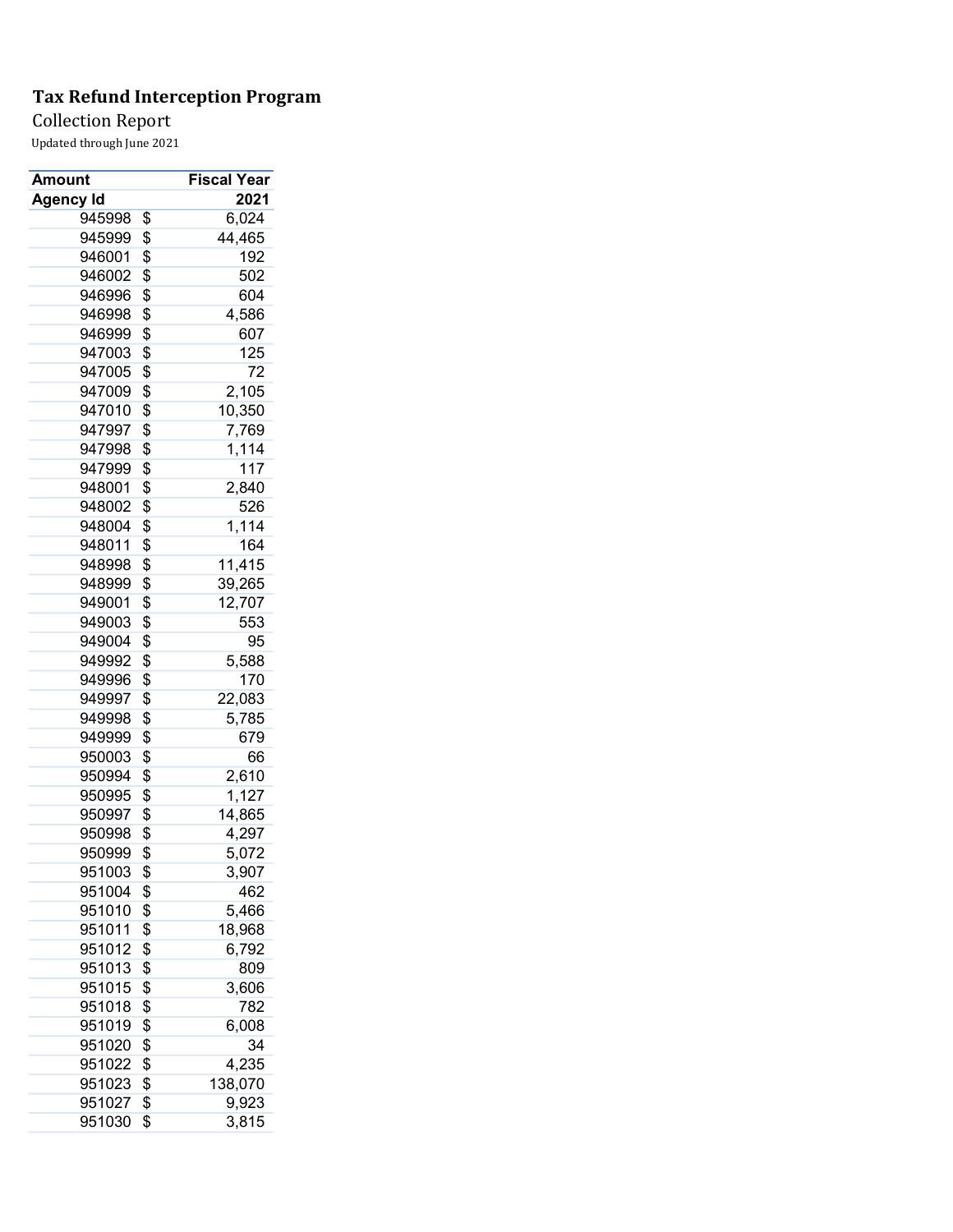Collection Report

| Amount           | <b>Fiscal Year</b> |
|------------------|--------------------|
| <b>Agency Id</b> | 2021               |
| 951033           | \$<br>5,694        |
| 951034           | \$<br>7,676        |
| 951038           | \$<br>11,589       |
| 951989           | \$<br>29,288       |
| 951990           | \$<br>85,383       |
| 951991           | \$<br>48,570       |
| 951994           | \$<br>835          |
| 951996           | \$<br>334,231      |
| 952001           | \$<br>1,045        |
| 952002           | \$<br>122          |
| 952003           | \$<br>88           |
| 952004           | \$<br>303          |
| 952005           | \$<br>97           |
| 952008           | \$<br>1,453        |
| 952992           | \$<br>1,111        |
| 952996           | \$<br>5,195        |
| 952997           | \$<br>898          |
| 952998           | \$<br>8,560        |
| 952999           | \$<br>9,765        |
| 953001           | \$<br>15,447       |
| 953002           | \$<br>80           |
| 953004           | \$<br>299          |
| 953005           | \$<br>1,164        |
| 953006           | \$<br>1,530        |
| 953007           | \$<br>12,110       |
| 953012           | \$<br>1,190        |
| 953013           | \$<br>8,716        |
| 953015           | \$<br>2,638        |
| 953016           | \$<br>554          |
| 953017           |                    |
|                  | \$<br>3,132        |
| 953019           | \$<br>436          |
| 953021           | \$<br>5,994        |
| 953022           | \$<br>187,306      |
| 953023           | \$<br>17,902       |
| 953024           | \$<br>1,735        |
| 953025           | \$<br>9,934        |
| 953026           | \$<br>8,328        |
| 953032           | \$<br>1,094        |
| 953033           | \$<br>3,137        |
| 953036           | \$<br>28,738       |
| 953037           | \$<br>4,147        |
| 953043           | \$<br>14,790       |
| 953997           | \$<br>25,085       |
| 953999           | \$<br>871,653      |
| 954003           | \$<br>299          |
| 954993           | \$<br>34,672       |
| 954997           | \$<br>4,748        |
| 954998           | \$<br>20,092       |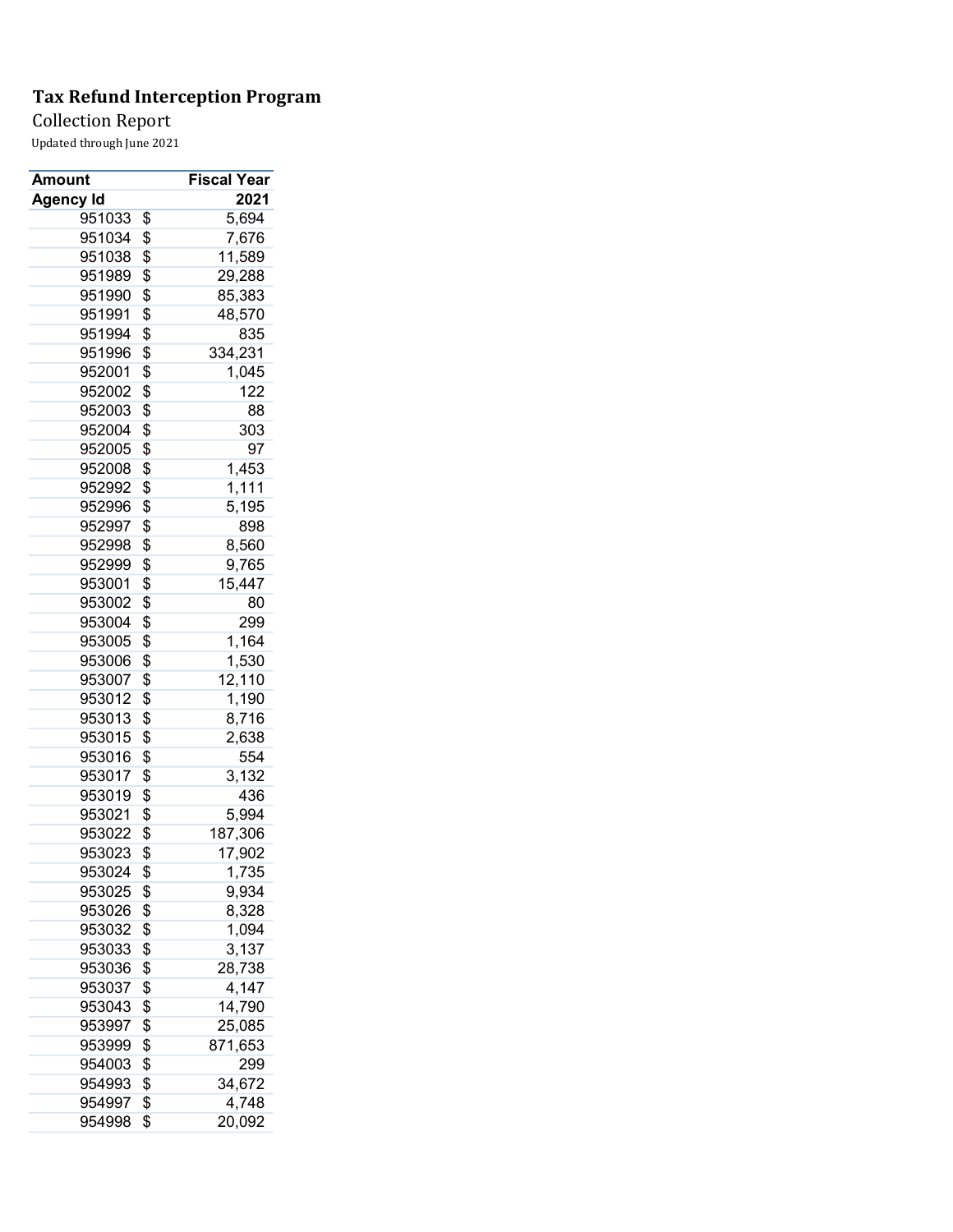Collection Report

| Amount           | <b>Fiscal Year</b> |
|------------------|--------------------|
| <b>Agency Id</b> | 2021               |
| 954999           | \$<br>15,815       |
| 955002           | \$<br>1,772        |
| 955005           | \$<br>37,971       |
| 955007           | \$<br>527          |
| 955008           | \$<br>4,288        |
| 955009           | \$<br>325          |
| 955010           | \$<br>4,372        |
| 955012           | \$<br>174          |
| 955017           | \$<br>23,901       |
| 955018           | \$<br>61,279       |
| 955019           | \$<br>105          |
| 955024           | \$<br>89           |
| 955026           | \$<br>6,223        |
| 955030           | \$<br>1,296        |
| 955035           | \$<br>3,507        |
| 955997           | \$<br>12,935       |
| 955999           | \$<br>7,489        |
| 956001           | \$<br>124          |
| 956003           | \$<br>44,120       |
| 956004           | \$<br>20,087       |
| 956006           | \$<br>5,286        |
| 956009           | \$<br>15,563       |
| 956010           | \$<br>300          |
| 956012           | \$<br>279          |
| 956013           | \$<br>174          |
| 956014           | \$<br>1,555        |
| 956016           | \$<br>51,461       |
| 956019           | \$<br>1,661        |
| 956991           | \$<br>1,233        |
| 956992           | \$<br>80,975       |
| 956993           | \$<br>42,306       |
| 956995           | \$<br>44,927       |
| 956996           | \$<br>14,181       |
| 956997           | \$<br>10,837       |
| 956998           | \$<br>210,568      |
| 956999           | \$<br>17,535       |
| 957997           | \$<br>807          |
| 957998           | \$<br>1,344        |
| 957999           | \$<br>7,488        |
| 958001           | \$<br>9,613        |
| 958002           | \$<br>636          |
| 958006           | \$<br>5,001        |
| 958007           | \$<br>15,399       |
| 958008           | \$<br>159          |
|                  |                    |
| 958010           | \$<br>6,632        |
| 958011           | \$<br>663          |
| 958012           | \$<br>15,452       |
| 958016           | \$<br>1,804        |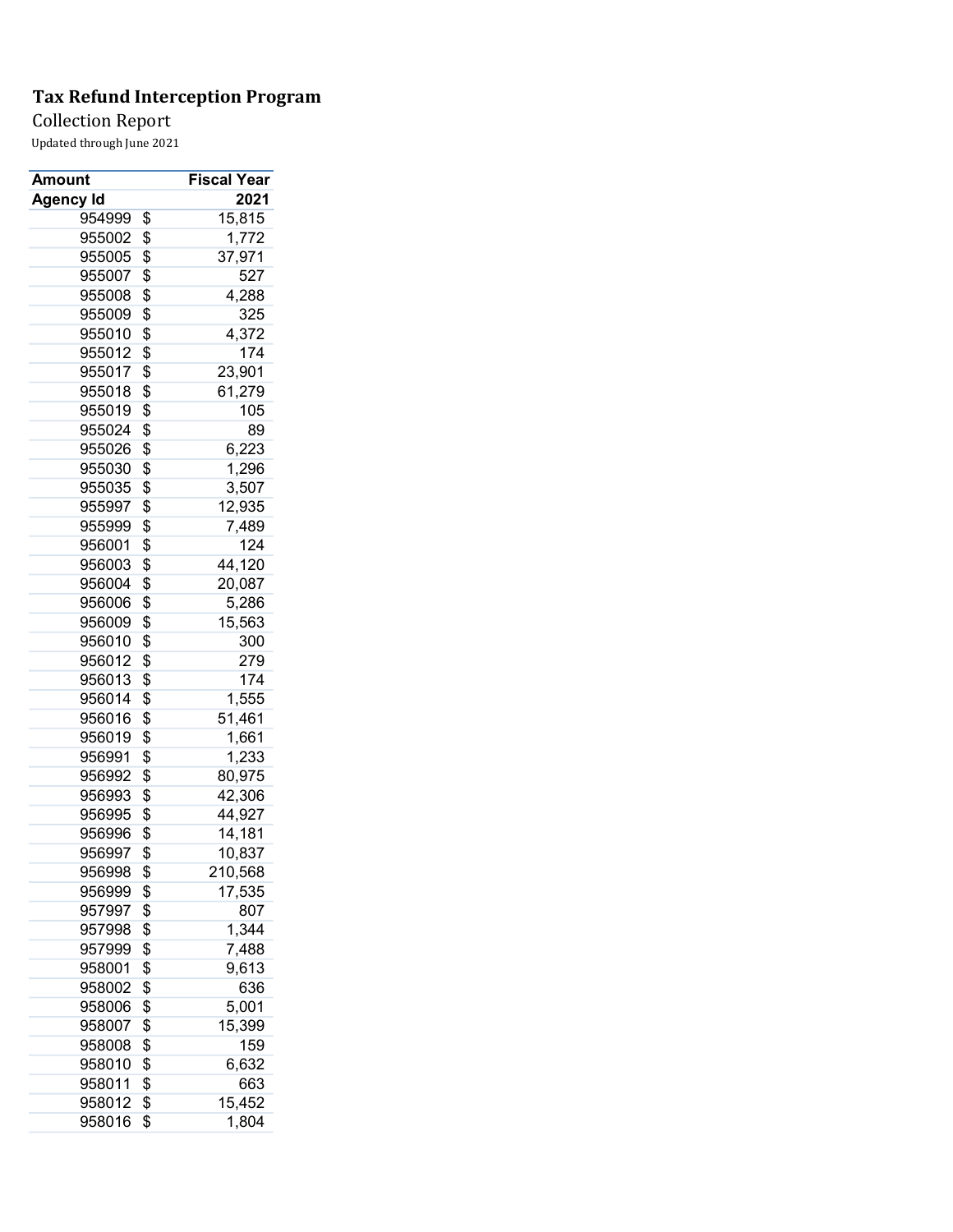## Collection Report

| Amount           | <b>Fiscal Year</b> |
|------------------|--------------------|
| <b>Agency Id</b> | 2021               |
| 958991           | \$<br>6,210        |
| 958992           | \$<br>8,736        |
| 958993           | \$<br>6,897        |
| 958994           | \$<br>14,738       |
| 958996           | \$<br>321          |
| 958997           | \$<br>2,362        |
| 958999           | \$<br>172,846      |
| 959001           | \$<br>2,215        |
| 959003           | \$<br>182          |
| 959007           | \$<br>6,014        |
| 959008           | \$<br>1,064        |
| 959010           | \$<br>203          |
| 959012           | \$<br>167          |
| 959013           | \$<br>1,035        |
| 959014           | \$<br>650          |
| 959016           | \$<br>56,905       |
| 959019           | \$<br>11,306       |
| 959025           | \$<br>1,558        |
| 959991           | \$<br>60,627       |
| 959993           | \$<br>910          |
| 959994           | \$<br>3,489        |
| 959995           | \$<br>16,991       |
| 959997           | \$<br>1,746        |
| 959998           | \$<br>229,394      |
| 959999           | \$<br>18,016       |
| 960002           | \$<br>280          |
| 960005           | \$<br>1,021        |
| 960996           | \$<br>50           |
| 960998           | \$<br>7,889        |
| 960999           | \$<br>9,262        |
| 961003           | \$<br>6,560        |
| 961006           | \$<br>457          |
| 961994           | \$<br>2,847        |
| 961996           | \$<br>12,157       |
| 961998           | \$<br>1,251        |
| 961999           | \$<br>4,719        |
|                  |                    |
| 962007           | \$<br>9,325        |
| 962009           | \$<br>447          |
| 962010           | \$<br>5,660        |
| 962011           | \$<br>364          |
| 962013           | \$<br>2,085        |
| 962997           | \$<br>424          |
| 962999           | \$<br>6,627        |
| 963001           | \$<br>975          |
| 963002           | \$<br>343          |
| 963004           | \$<br>429          |
| 963005           | \$<br>1,546        |
| 963007           | \$<br>669          |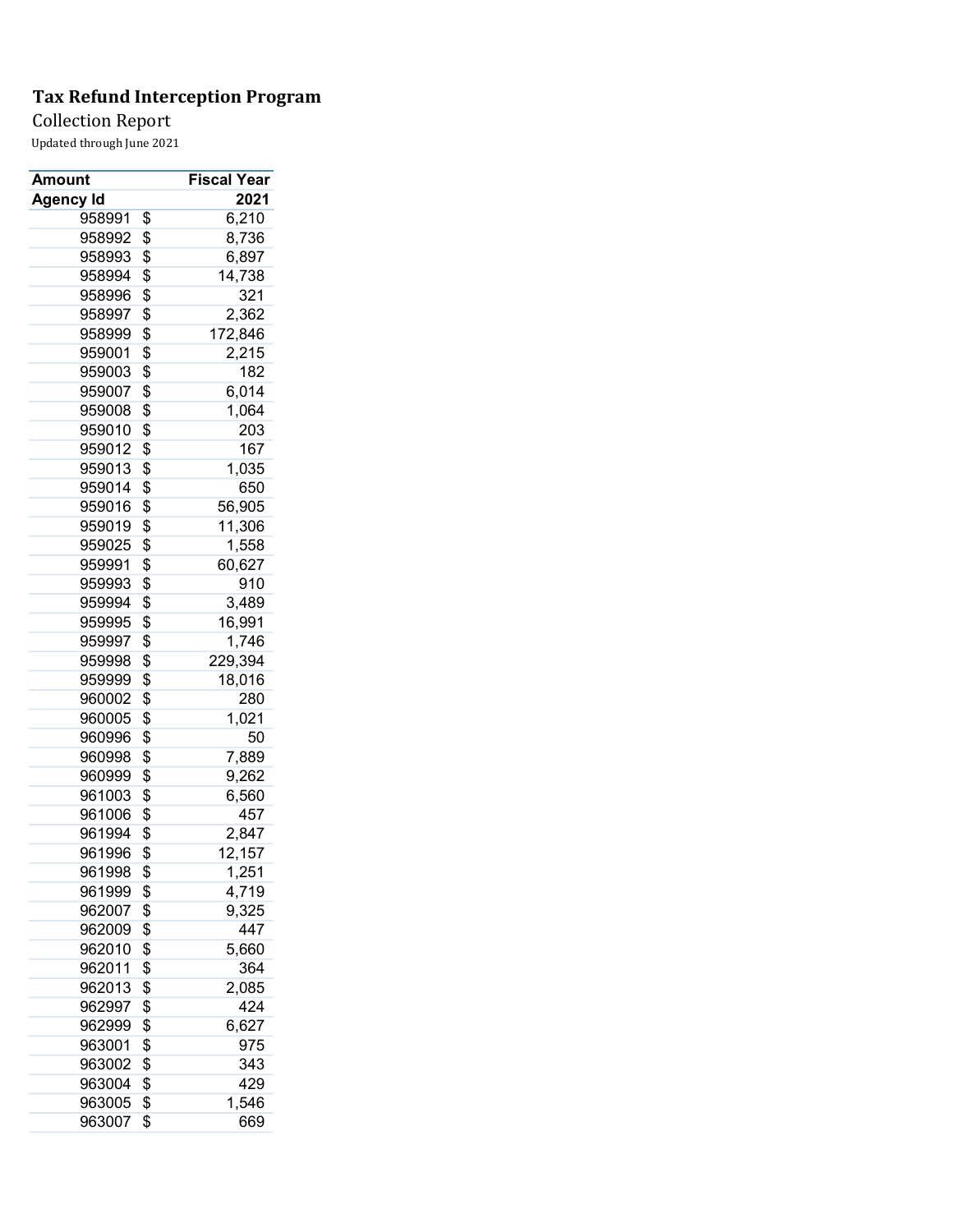Collection Report

| Amount           | <b>Fiscal Year</b> |
|------------------|--------------------|
| <b>Agency Id</b> | 2021               |
| 963995           | \$<br>23,491       |
| 963998           | \$<br>4,677        |
| 963999           | \$<br>1,823        |
| 964002           | \$<br>39           |
| 964004           | \$<br>177          |
| 964005           | \$<br>901          |
| 964006           | \$<br>360          |
| 964010           | \$<br>54,371       |
| 964012           | \$<br>10,059       |
| 964013           | \$<br>68           |
| 964016           | \$<br>2,855        |
| 964017           | \$<br>1,931        |
| 964018           | \$<br>485          |
| 964022           | \$<br>514          |
| 964023           | \$<br>1,952        |
| 964024           | \$<br>267          |
| 964025           | \$<br>377          |
| 964026           | \$<br>1,690        |
| 964027           | \$<br>33,248       |
| 964029           | \$<br>333          |
| 964033           | \$<br>5,180        |
| 964038           | \$<br>9,096        |
| 964040           | \$<br>8,882        |
| 964041           | \$<br>1,955        |
| 964996           | \$<br>1,774        |
| 964998           | \$<br>61,344       |
| 964999           | \$<br>44,567       |
| 965001           | \$                 |
|                  | 16,386             |
| 965002           | \$<br>10,037       |
| 965005           | \$<br>1,957        |
| 965992           | \$<br>886          |
| 965994           | \$<br>1,226        |
| 965996           | \$<br>1,052        |
| 965997           | \$<br>7,643        |
| 965998           | \$<br>30,388       |
| 965999           | \$<br>5,325        |
| 966002           | \$<br>1,502        |
| 966003           | \$<br>28,174       |
| 966004           | \$<br>133          |
| 966006           | \$<br>7,822        |
| 966007           | \$<br>698          |
| 966009           | \$<br>1,483        |
| 966013           | \$<br>145          |
| 966016           | \$<br>1,253        |
| 966021           | \$<br>1,452        |
| 966022           | \$<br>10,832       |
| 966992           | \$<br>649          |
| 966996           | \$<br>10,305       |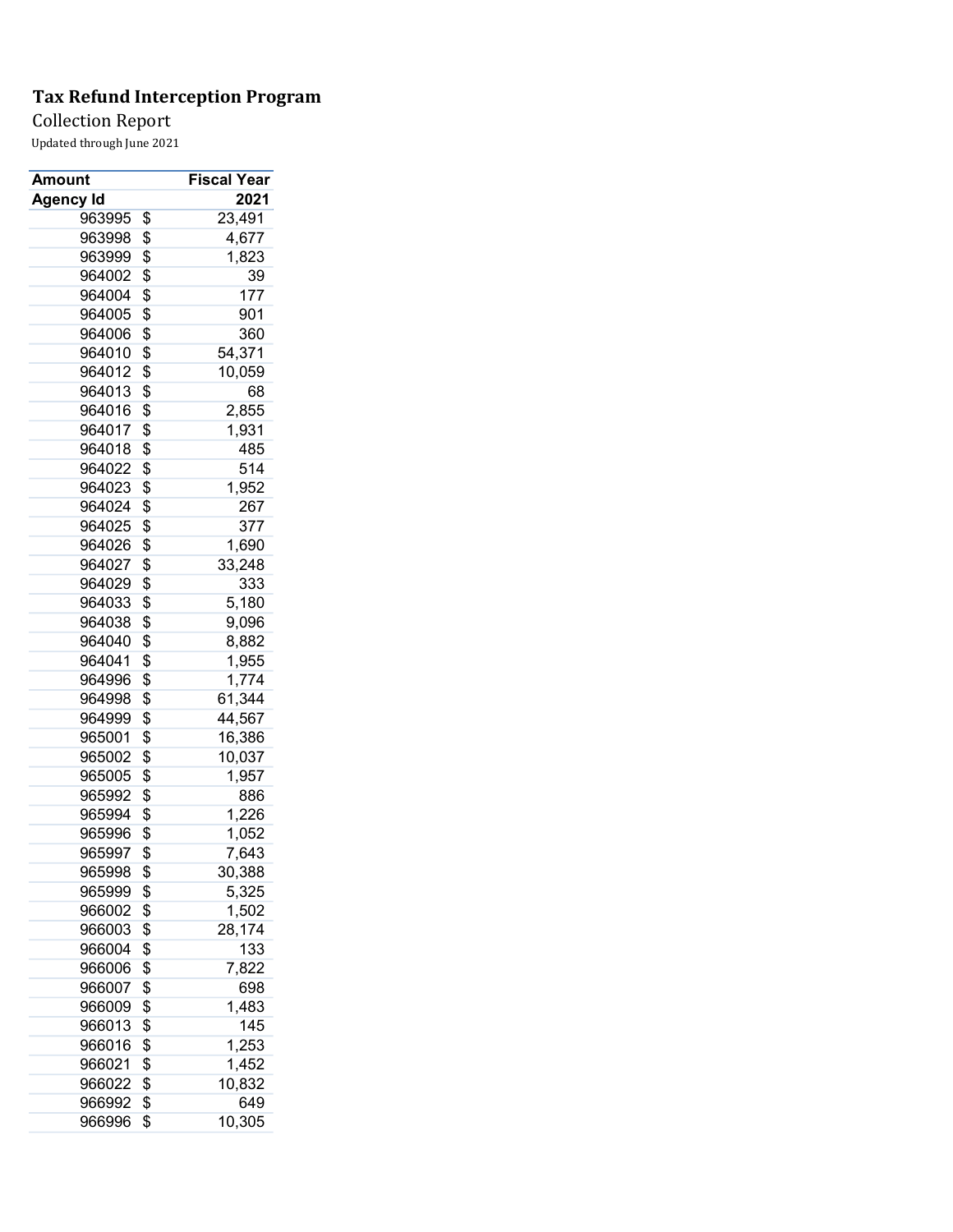Collection Report

| Amount           | <b>Fiscal Year</b> |
|------------------|--------------------|
| <b>Agency Id</b> | 2021               |
| 966997           | \$<br>44,418       |
| 966999           | \$<br>145,323      |
| 967001           | \$<br>4,294        |
| 967004           | \$<br>12,225       |
| 967005           | \$<br>220          |
| 967006           | \$<br>669          |
| 967007           | \$<br>139          |
| 967010           | \$<br>3,826        |
| 967011           | \$<br>2,349        |
| 967016           | \$<br>12,816       |
| 967020           | \$<br>4,697        |
| 967022           | \$<br>309          |
| 967024           |                    |
|                  | \$<br>12,733       |
| 967025           | \$<br>14,234       |
| 967027           | \$<br>6,048        |
| 967028           | \$<br>8,885        |
| 967029           | \$<br>33,890       |
| 967031           | \$<br>1,657        |
| 967033           | \$<br>1,299        |
| 967034           | \$<br>29           |
| 967035           | \$<br>2,549        |
| 967039           | \$<br>14,791       |
| 967040           | \$<br>19,678       |
| 967045           | \$<br>1,726        |
| 967046           | \$<br>1,017        |
| 967047           | \$<br>12,669       |
| 967048           | \$<br>45,917       |
| 967049           | \$<br>170          |
| 967050           | \$<br>28,600       |
| 967051           | \$<br>4,474        |
| 967057           | \$<br>2,415        |
| 967058           | \$<br>1,410        |
| 967059           | \$<br>39,118       |
| 967060           | \$<br>1,085        |
| 967998           | \$<br>1,925        |
| 967999           | \$<br>1,768,265    |
| 968002           | \$<br>2,084        |
| 968003           | \$<br>2,222        |
| 968004           | \$<br>1,667        |
| 968005           | \$<br>16,069       |
| 968006           | \$<br>7,834        |
| 968008           | \$<br>734          |
| 968009           | \$<br>2,258        |
| 968011           | \$<br>8,174        |
| 968012           | \$<br>3,136        |
| 968013           | \$<br>885          |
|                  | \$<br>7,212        |
| 968014           |                    |
| 968015           | \$<br>1,886        |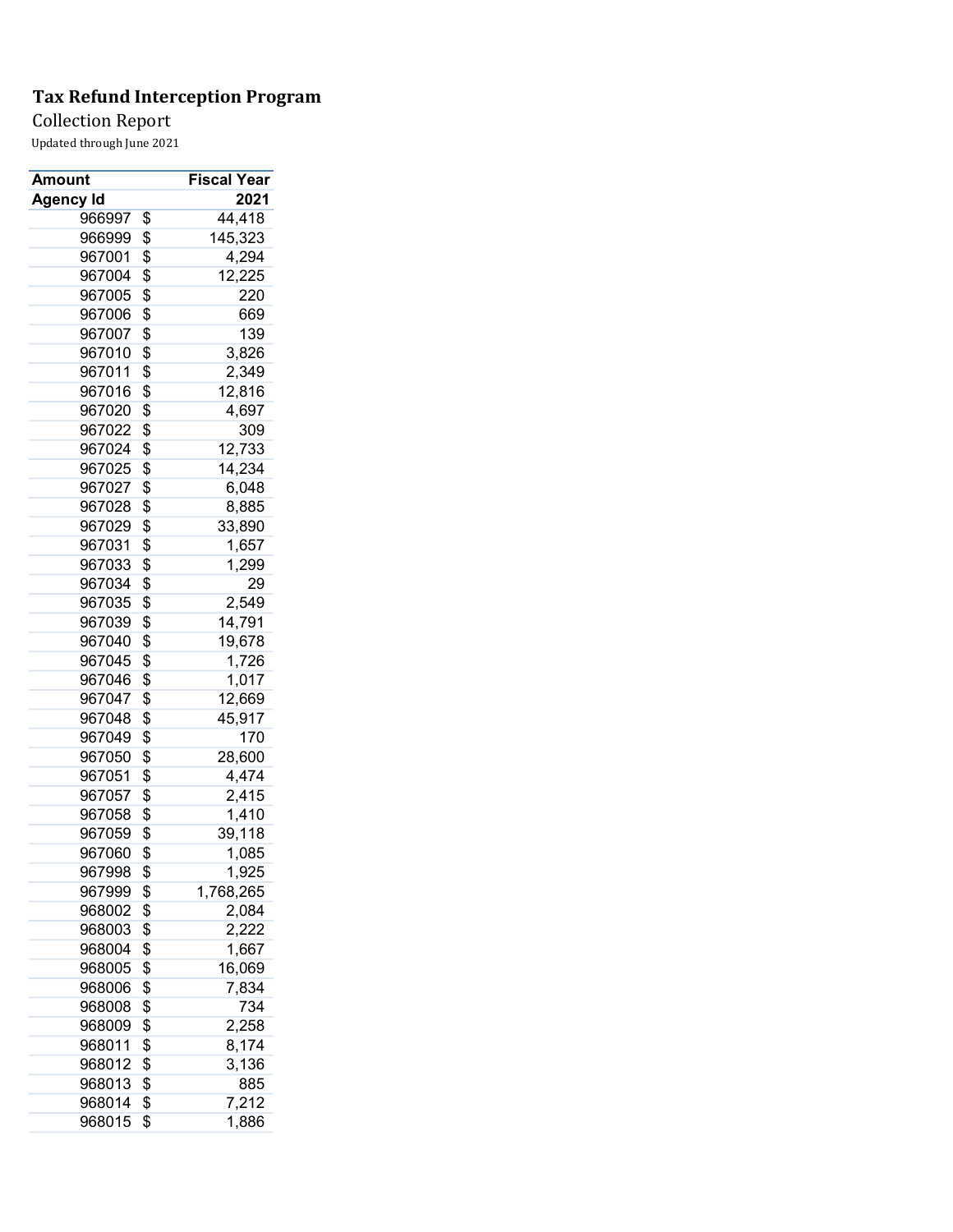Collection Report

| Amount           | <b>Fiscal Year</b> |
|------------------|--------------------|
| <b>Agency Id</b> | 2021               |
| 968016           | \$<br>1,050        |
| 968017           | \$<br>668          |
| 968018           | \$<br>1,353        |
| 968019           | \$<br>8,284        |
| 968020           | \$<br>1,183        |
| 968021           | \$<br>215          |
| 968022           | \$<br>1,923        |
| 968023           | \$<br>6,344        |
| 968994           | \$<br>11,541       |
| 968995           | \$<br>8,868        |
| 968997           | \$<br>605          |
| 968999           | \$<br>36,565       |
| 969005           | \$<br>300          |
| 969007           | \$<br>1,692        |
| 969998           | \$<br>16,668       |
| 970001           | \$<br>33,962       |
| 970002           | \$<br>3,378        |
| 970004           | \$<br>3,481        |
| 970005           | \$<br>27           |
| 970007           | \$<br>1,488        |
| 970008           | \$<br>490          |
| 970009           | \$<br>3,526        |
| 970010           | \$<br>66,303       |
| 970012           | \$<br>26,681       |
| 970013           | \$<br>3,319        |
| 970017           | \$<br>43,917       |
| 970020           | \$<br>19,824       |
| 970997           | \$<br>214,068      |
| 970998           | \$<br>17,560       |
| 971001           | \$<br>9,157        |
| 971002           | \$<br>2,433        |
| 971004           | \$<br>15,562       |
| 971005           | \$<br>66,896       |
| 971006           | \$<br>17,838       |
| 971007           | \$<br>239          |
| 971009           | \$<br>512          |
| 971010           | \$<br>2,410        |
|                  |                    |
| 971013           | \$<br>3,934        |
| 971014           | \$<br>92           |
| 971015           | \$<br>3,009        |
| 971016           | \$<br>160          |
| 971017           | \$<br>200          |
| 971018           | \$<br>596          |
| 971019           | \$<br>88           |
| 971021           | \$<br>7,057        |
| 971994           | \$<br>34,494       |
| 971995           | \$<br>42,640       |
| 971996           | \$<br>39,963       |